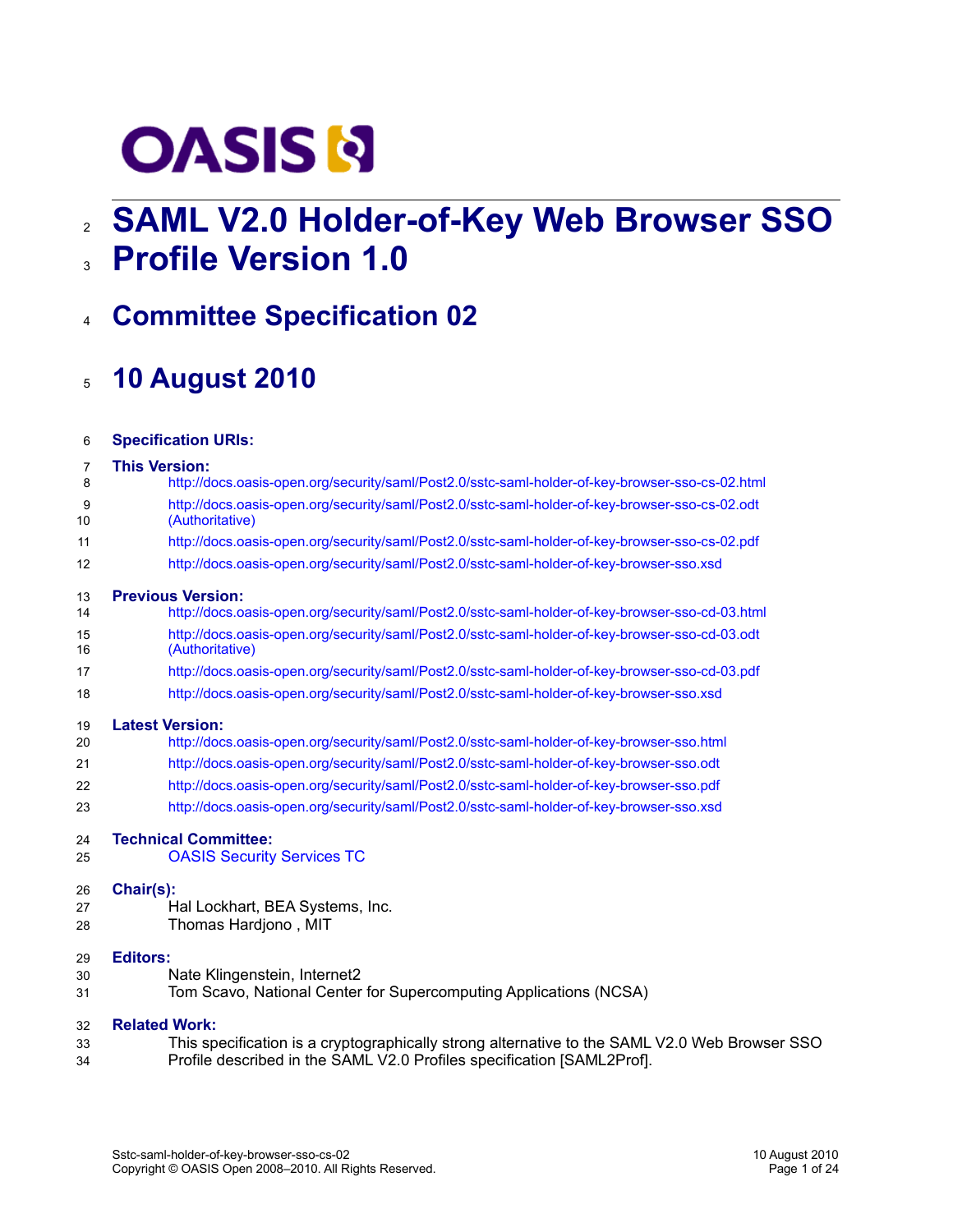#### **Declared XML Namespace(s):** 35

urn:oasis:names:tc:SAML:2.0:profiles:holder-of-key:SSO:browser 36

#### **Abstract:** 37

The SAML V2.0 Holder-of-Key Web Browser SSO Profile allows for transport of holder-of-key assertions by standard HTTP user agents with no modification of client software and maximum compatibility with existing deployments. The flow is similar to standard Web Browser SSO, but an X.509 certificate presented by the user agent via a TLS handshake supplies a key to be used in a holder-of-key assertion. Proof of possession of the private key corresponding to the public key in the certificate resulting from the TLS handshake strengthens the assurance of the resulting authentication context and protects against credential theft. Neither the identity provider nor the service provider is required to validate the certificate. 38 39  $40$ 41 42 43 44 45

#### **Status** 46

- This document was last revised or approved by the SSTC on the above date. The level of approval is also listed above. Check the current location noted above for possible later revisions of this document. This document is updated periodically on no particular schedule. 47 48 49
- TC members should send comments on this specification to the TC's email list. Others should send comments to the TC by using the "Send A Comment" button on the TC's web page at [http://www.oasis-open.org/committees/security.](http://www.oasis-open.org/committees/security) 50 51 52
- For information on whether any patents have been disclosed that may be essential to implementing this specification, and any offers of patent licensing terms, please refer to the IPR section of the TC web page [\(http://www.oasis-open.org/committees/security/ipr.php\)](http://www.oasis-open.org/committees/security/ipr.php). 53 54 55
- The non-normative errata page for this specification is located at [http://www.oasis](http://www.oasis-open.org/committees/security)[open.org/committees/security.](http://www.oasis-open.org/committees/security) 56 57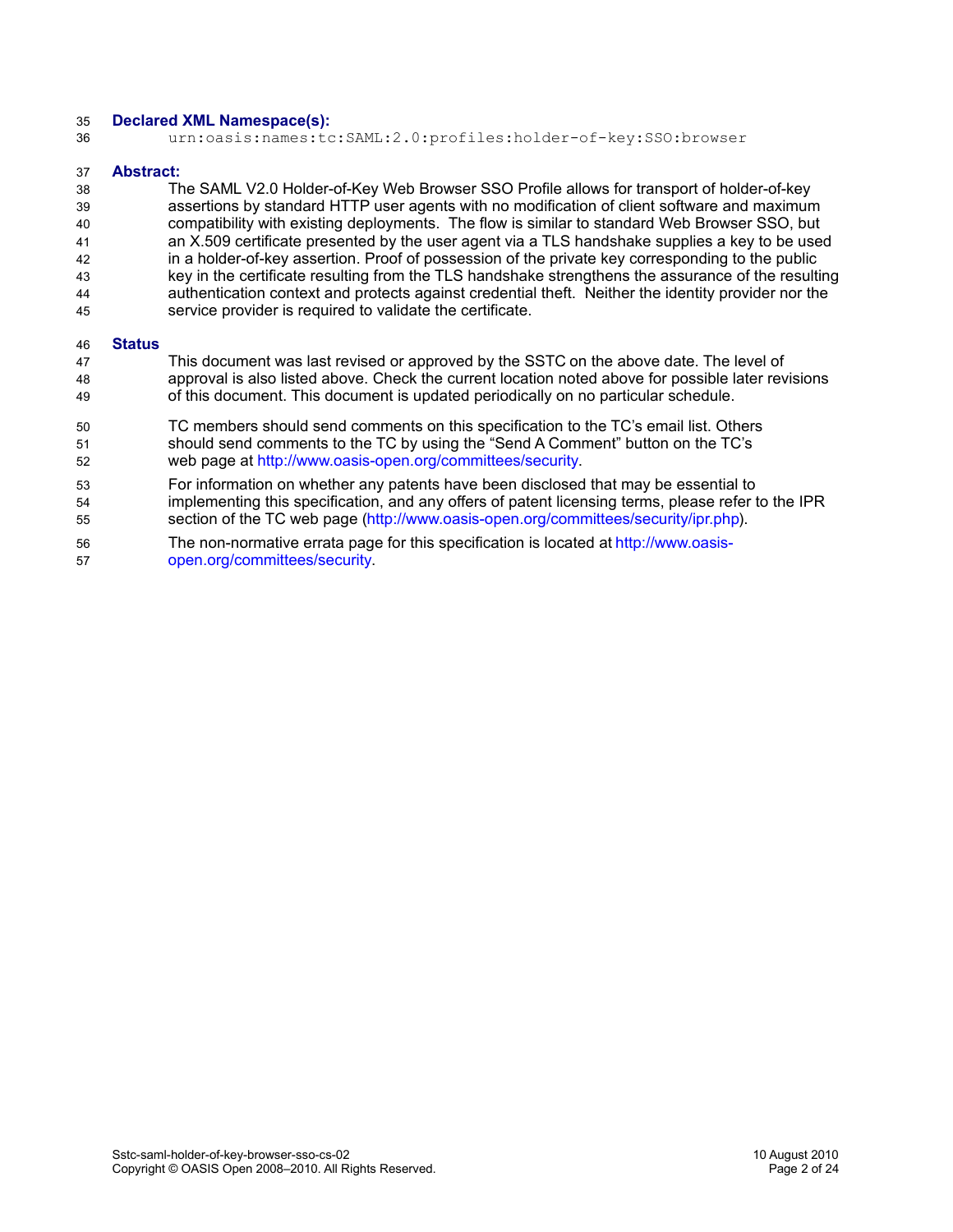### **Notices** 58

Copyright © OASIS Open 2008–2010. All Rights Reserved. 59

All capitalized terms in the following text have the meanings assigned to them in the OASIS Intellectual Property Rights Policy (the "OASIS IPR Policy"). The full Policy may be found at the OASIS website. 60 61

This document and translations of it may be copied and furnished to others, and derivative works that comment on or otherwise explain it or assist in its implementation may be prepared, copied, published, and distributed, in whole or in part, without restriction of any kind, provided that the above copyright notice and this section are included on all such copies and derivative works. However, this document itself may not be modified in any way, including by removing the copyright notice or references to OASIS, except as needed for the purpose of developing any document or deliverable produced by an OASIS Technical Committee (in which case the rules applicable to copyrights, as set forth in the OASIS IPR Policy, must be followed) or as required to translate it into languages other than English. 62 63 64 65 66 67 68 69

The limited permissions granted above are perpetual and will not be revoked by OASIS or its successors or assigns. 70 71

This document and the information contained herein is provided on an "AS IS" basis and OASIS 72

DISCLAIMS ALL WARRANTIES, EXPRESS OR IMPLIED, INCLUDING BUT NOT LIMITED TO ANY 73

WARRANTY THAT THE USE OF THE INFORMATION HEREIN WILL NOT INFRINGE ANY 74

OWNERSHIP RIGHTS OR ANY IMPLIED WARRANTIES OF MERCHANTABILITY OR FITNESS FOR A 75

PARTICULAR PURPOSE. 76

OASIS requests that any OASIS Party or any other party that believes it has patent claims that would 77

necessarily be infringed by implementations of this OASIS Committee Specification or OASIS Standard, 78

to notify OASIS TC Administrator and provide an indication of its willingness to grant patent licenses to 79

such patent claims in a manner consistent with the IPR Mode of the OASIS Technical Committee that 80

produced this specification. 81

OASIS invites any party to contact the OASIS TC Administrator if it is aware of a claim of ownership of 82

any patent claims that would necessarily be infringed by implementations of this specification by a patent 83

holder that is not willing to provide a license to such patent claims in a manner consistent with the IPR 84

Mode of the OASIS Technical Committee that produced this specification. OASIS may include such 85

claims on its website, but disclaims any obligation to do so. 86

OASIS takes no position regarding the validity or scope of any intellectual property or other rights that might be claimed to pertain to the implementation or use of the technology described in this document or the extent to which any license under such rights might or might not be available; neither does it represent that it has made any effort to identify any such rights. Information on OASIS' procedures with respect to rights in any document or deliverable produced by an OASIS Technical Committee can be found on the OASIS website. Copies of claims of rights made available for publication and any assurances of licenses to be made available, or the result of an attempt made to obtain a general license or permission for the use of such proprietary rights by implementers or users of this OASIS Committee Specification or OASIS Standard, can be obtained from the OASIS TC Administrator. OASIS makes no representation that any information or list of intellectual property rights will at any time be complete, or 87 88 89 90 91 92 93 94 95 96

that any claims in such list are, in fact, Essential Claims. **97** 

The name "OASIS" is a trademark of [OASIS,](http://www.oasis-open.org/) the owner and developer of this specification, and should be used only to refer to the organization and its official outputs. OASIS welcomes reference to, and 98 99

implementation and use of, specifications, while reserving the right to enforce its marks against 100

misleading uses. Please see<http://www.oasis-open.org/who/trademark.php>for above guidance. 101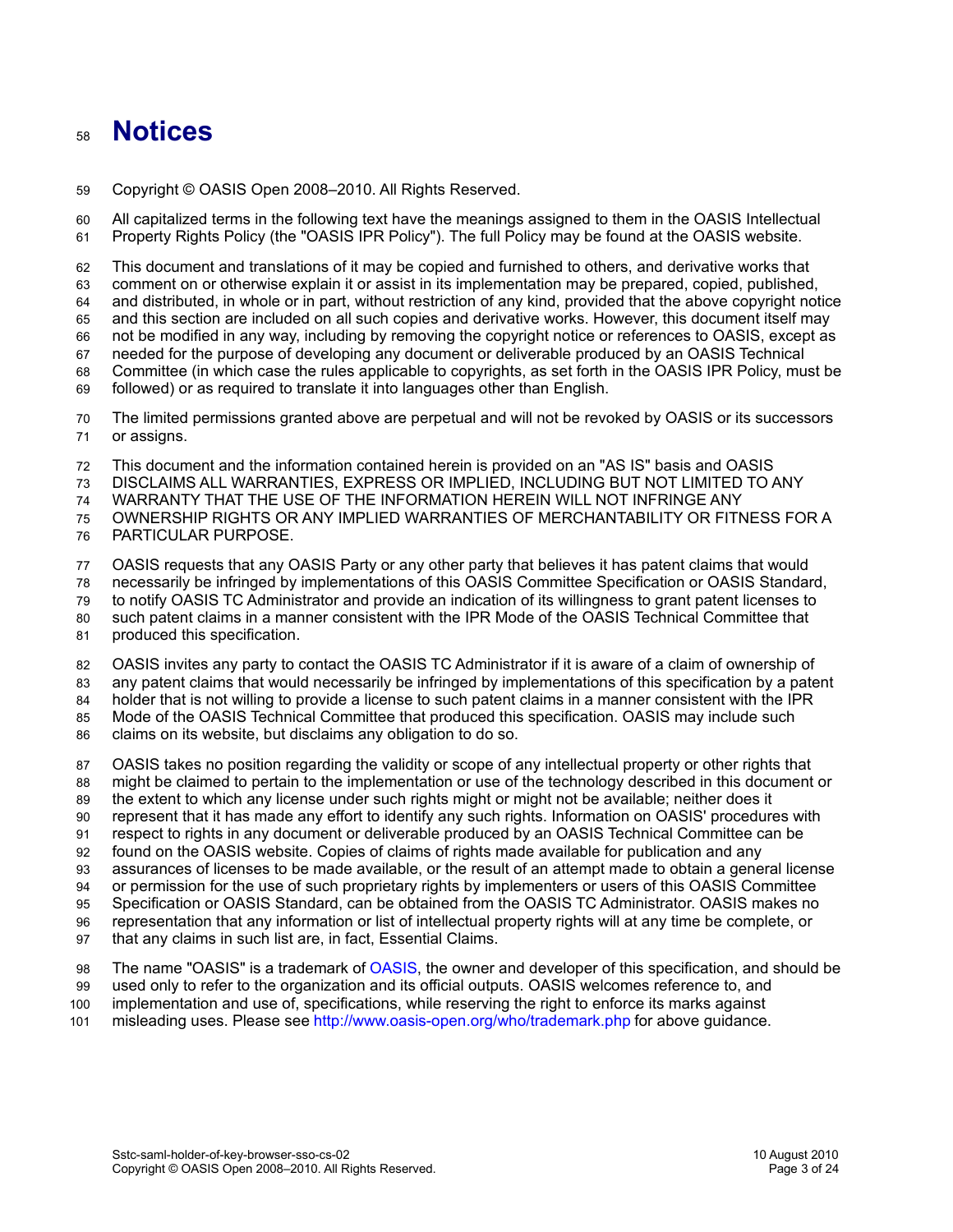# **Table of Contents**  $102$

| 103        |  |
|------------|--|
| 104        |  |
| 105        |  |
| 106        |  |
| 107        |  |
| 108        |  |
| 109        |  |
| 110        |  |
| 111        |  |
| 112        |  |
| 113        |  |
| 114        |  |
| 115        |  |
| 116        |  |
| 117        |  |
| 118        |  |
| 119        |  |
| 120<br>121 |  |
| 122        |  |
| 123        |  |
| 124        |  |
| 125        |  |
| 126        |  |
| 127        |  |
| 128        |  |
| 129        |  |
| 130        |  |
| 131        |  |
| 132        |  |
| 133        |  |
| 134        |  |
| 135        |  |
| 136        |  |
| 137        |  |
| 138        |  |
| 139        |  |
| 140        |  |
| 141        |  |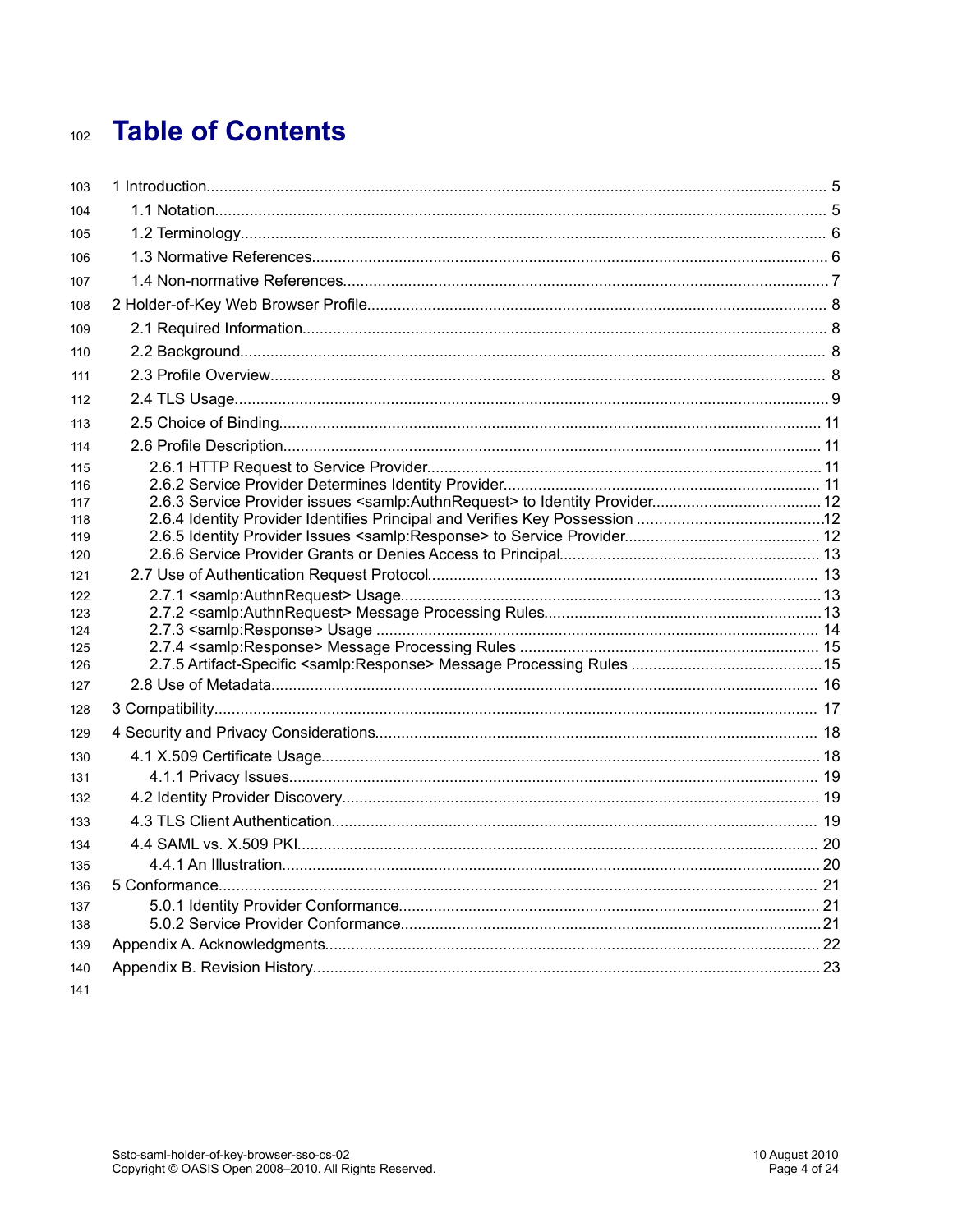# **1 Introduction** 142

In the scenario addressed by this profile, which is an alternate version of the SAML V2.0 Web Browser SSO Profile [\[SAML2Prof\],](#page-6-0) a principal uses an HTTP user agent to access a web-based resource at a service provider. To do so, the user agent presents a holder-of-key SAML assertion acquired from its preferred identity provider. 143 144 145 146

The user may first acquire an authentication request from the service provider or a third party. The user agent transports the authentication request to the identity provider by making an HTTP request over TLS. An X.509 certificate supplied as a result of the TLS handshake supplies a public key that is associated with the principal. The identity provider authenticates the principal by any method of its choosing and then produces a response containing at least one assertion with holder-of-key subject confirmation and an authentication statement for the user agent to transport to the service provider. The assertion is then presented by the user agent to the service provider by making an HTTP request over TLS. An X.509 certificate supplied as a result of the TLS handshake proves possession of the private key matching the public key bound to the assertion. Finally, the service provider consumes the assertion to create a security context for the principal. 147 148 149 150 151 152 153 154 155 156

In what follows, a profile of the SAML Authentication Request Protocol [\[SAML2Core\]](#page-5-3) is used in conjunction with an HTTP binding (section [2.5\)](#page-10-0). It is assumed that the user wields an HTTP user agent, such as a standard web browser, capable of presenting client certificates in conjunction with a TLS handshake. 157 158 159 160

#### **1.1 Notation** 161

This specification uses normative text. The keywords "MUST", "MUST NOT", "REQUIRED", "SHALL", "SHALL NOT", "SHOULD", "SHOULD NOT", "RECOMMENDED", "MAY", and "OPTIONAL" in this specification are to be interpreted as described in [\[RFC2119\]:](#page-5-2) 162 163 164

…they MUST only be used where it is actually required for interoperation or to limit behavior which has potential for causing harm (e.g., limiting retransmissions)... 165 166

These keywords are thus capitalized when used to unambiguously specify requirements over protocol and application features and behavior that affect the interoperability and security of implementations. When these words are not capitalized, they are meant in their natural-language sense. 167 168 169

170

Listings of XML schemas appear like this.

Example code listings appear like this. 171 172

Conventional XML namespace prefixes are used throughout the listings in this specification to stand for their respective namespaces as follows, whether or not a namespace declaration is present in the 173 174

#### example: 175

| <b>Prefix</b> | <b>XML Namespace</b>                                               | <b>Comments</b>                                                                                                              |
|---------------|--------------------------------------------------------------------|------------------------------------------------------------------------------------------------------------------------------|
| md:           | urn:oasis:names:tc:SAML:2.0:metadata                               | This is the SAML V2.0 metadata namespace<br>defined in the SAML V2.0 metadata<br>specification [SAML2Meta].                  |
| ds:           | http://www.w3.org/2000/09/xmldsig#                                 | This is the XML digital signature namespace<br>defined in the XML Signature Syntax and<br>Processing specification [XMLSig]. |
| hoksso:       | urn:oasis:names:tc:SAML:2.0:profiles:holder-of-<br>key:SSO:browser | This is the web browser holder-of-key<br>namespace defined by this document and its<br>accompanying schema [HoKSSO-XSD].     |
| saml:         | urn:oasis:names:tc:SAML:2.0:assertion                              | This is the SAML V2.0 assertion namespace                                                                                    |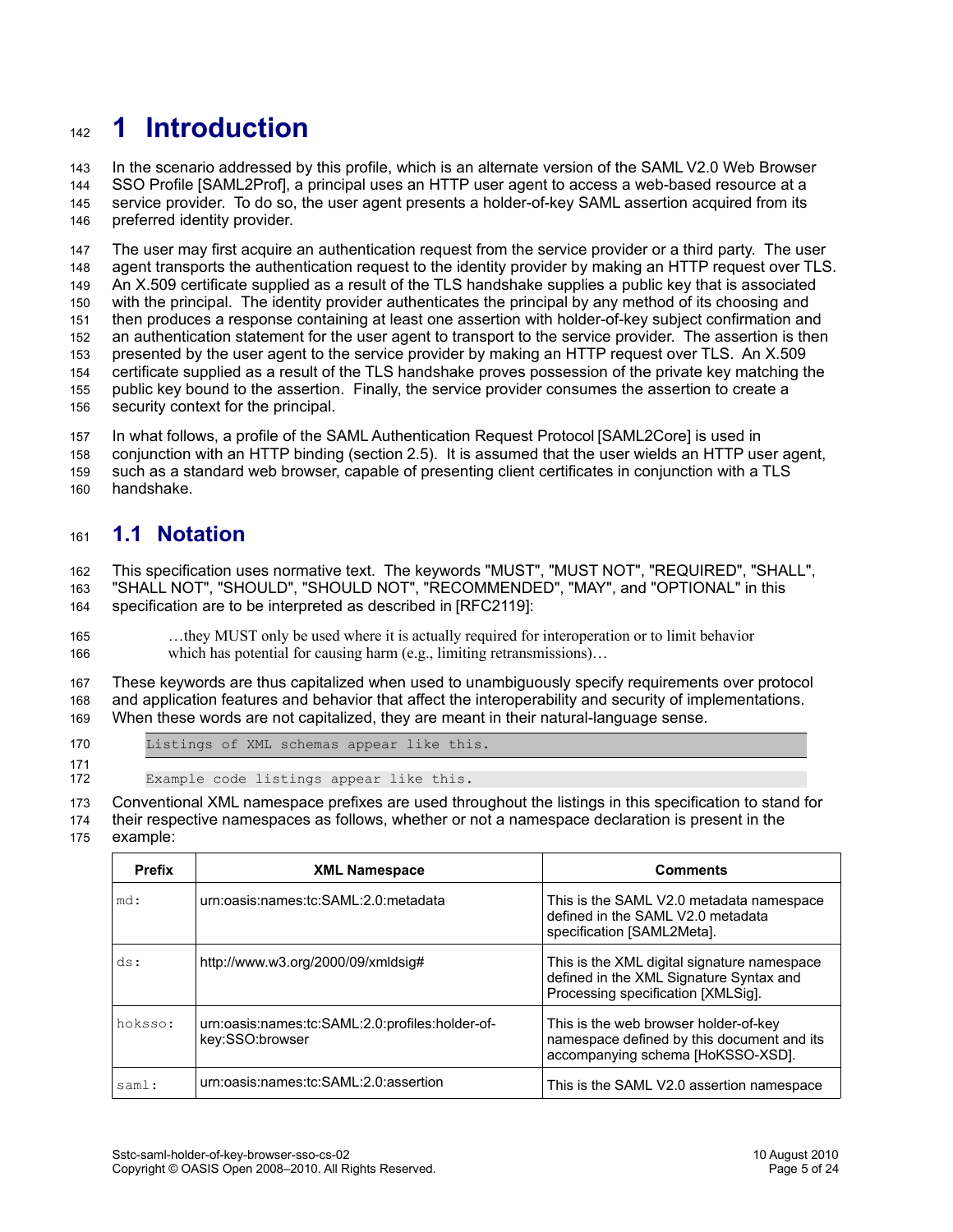| <b>Prefix</b> | <b>XML Namespace</b>                 | <b>Comments</b>                                                                                         |
|---------------|--------------------------------------|---------------------------------------------------------------------------------------------------------|
|               |                                      | defined in the SAML V2.0 core specification<br>[SAML2Core].                                             |
| samlp:        | urn:oasis:names:tc:SAML:2.0:protocol | This is the SAML V2.0 protocol namespace<br>defined in the SAML V2.0 core specification<br>[SAML2Core]. |
| XS:           | http://www.w3.org/2001/XMLSchema     | This is the XML Schema namespace<br>∣ISchema1].                                                         |

This specification uses the following typographical conventions in text: <SAMLElement>, 176

<ns:ForeignElement>, Attribute, **Datatype**, OtherCode. 177

#### <span id="page-5-10"></span>**1.2 Terminology** 178

The term *TLS* as used in this specification refers to either the Secure Sockets Layer (SSL) Protocol3.0 [\[SSL3\]](#page-6-3) or any version of the Transport Layer Security (TLS) Protocol [\[RFC2246\]](#page-5-6) [\[RFC4346\]](#page-5-5) [\[RFC5246\].](#page-5-4) As used in this specification, the term *TLS* specifically does **not** refer to the SSL Protocol 2.0 [\[SSL2\].](#page-6-2) 179 180 181

Unless otherwise noted, the term *X.509 certificate* refers to an X.509 client certificate as specified in the relevant version of the TLS protocol. 182 183

#### **1.3 Normative References** 184

<span id="page-5-9"></span><span id="page-5-8"></span><span id="page-5-7"></span><span id="page-5-6"></span><span id="page-5-5"></span><span id="page-5-4"></span><span id="page-5-3"></span><span id="page-5-2"></span><span id="page-5-1"></span><span id="page-5-0"></span>

| 185<br>186<br>187 | [HoKSSO-XSD] | OASIS Committee Specification 02, Schema for SAML V2.0 Holder-of-Key Web<br>Browser SSO Profile. August 2010. http://docs.oasis-<br>open.org/security/saml/Post2.0/sstc-saml-holder-of-key-browser-sso.xsd                                  |
|-------------------|--------------|---------------------------------------------------------------------------------------------------------------------------------------------------------------------------------------------------------------------------------------------|
| 188<br>189        | [RFC2119]    | S. Bradner. Key words for use in RFCs to Indicate Requirement Levels. IETF<br>RFC 2119, March 1997. http://www.ietf.org/rfc/rfc2119.txt                                                                                                     |
| 190<br>191        | [RFC2246]    | T. Dierks, C. Allen. The TLS Protocol Version 1.0. IETF RFC 2246, January 1999.<br>http://www.ietf.org/rfc/rfc2246.txt                                                                                                                      |
| 192<br>193        | [RFC4346]    | T. Dierks, E. Rescorla. The Transport Layer Security (TLS) Protocol Version 1.1.<br>IETF RFC 4346, April 2006. http://www.ietf.org/rfc/rfc4346.txt                                                                                          |
| 194<br>195        | [RFC5246]    | T. Dierks, E. Rescorla. The Transport Layer Security (TLS) Protocol Version 1.2.<br>IETF RFC 5246, August 2008. http://www.ietf.org/rfc/rfc5246.txt                                                                                         |
| 196<br>197<br>198 | [RFC5280]    | D. Cooper, S. Santesson, S. Farrell, S. Boeyen, R. Housley, W. Polk. Internet<br>X.509 Public Key Infrastructure Certificate and Certificate Revocation List (CRL)<br>Profile. IETF RFC 5280, May 2008. http://www.ietf.org/rfc/rfc5280.txt |
| 199<br>200<br>201 | [SAML2Bind]  | <b>OASIS Standard, Bindings for the OASIS Security Assertion Markup Language</b><br>(SAML) V2.0. March 2005. http://docs.oasis-open.org/security/saml/v2.0/saml-<br>bindings-2.0-os.pdf                                                     |
| 202<br>203<br>204 | [SAML2Core]  | OASIS Standard, Assertions and Protocols for the OASIS Security Assertion<br>Markup Language (SAML) V2.0. March 2005. http://docs.oasis-<br>open.org/security/saml/v2.0/saml-core-2.0-os.pdf                                                |
| 205<br>206<br>207 | [SAML2HoKAP] | OASIS Committee Specification 02, SAML V2.0 Holder-of-Key Assertion Profile.<br>January 2010. http://docs.oasis-open.org/security/saml/Post2.0/sstc-saml2-holder-of-<br>key-cs-02.pdf                                                       |
| 208<br>209<br>210 | [SAML2Meta]  | OASIS Standard, Metadata for the OASIS Security Assertion Markup Language<br>(SAML) V2.0. March 2005. http://docs.oasis-open.org/security/saml/v2.0/saml-<br>metadata-2.0-os.pdf                                                            |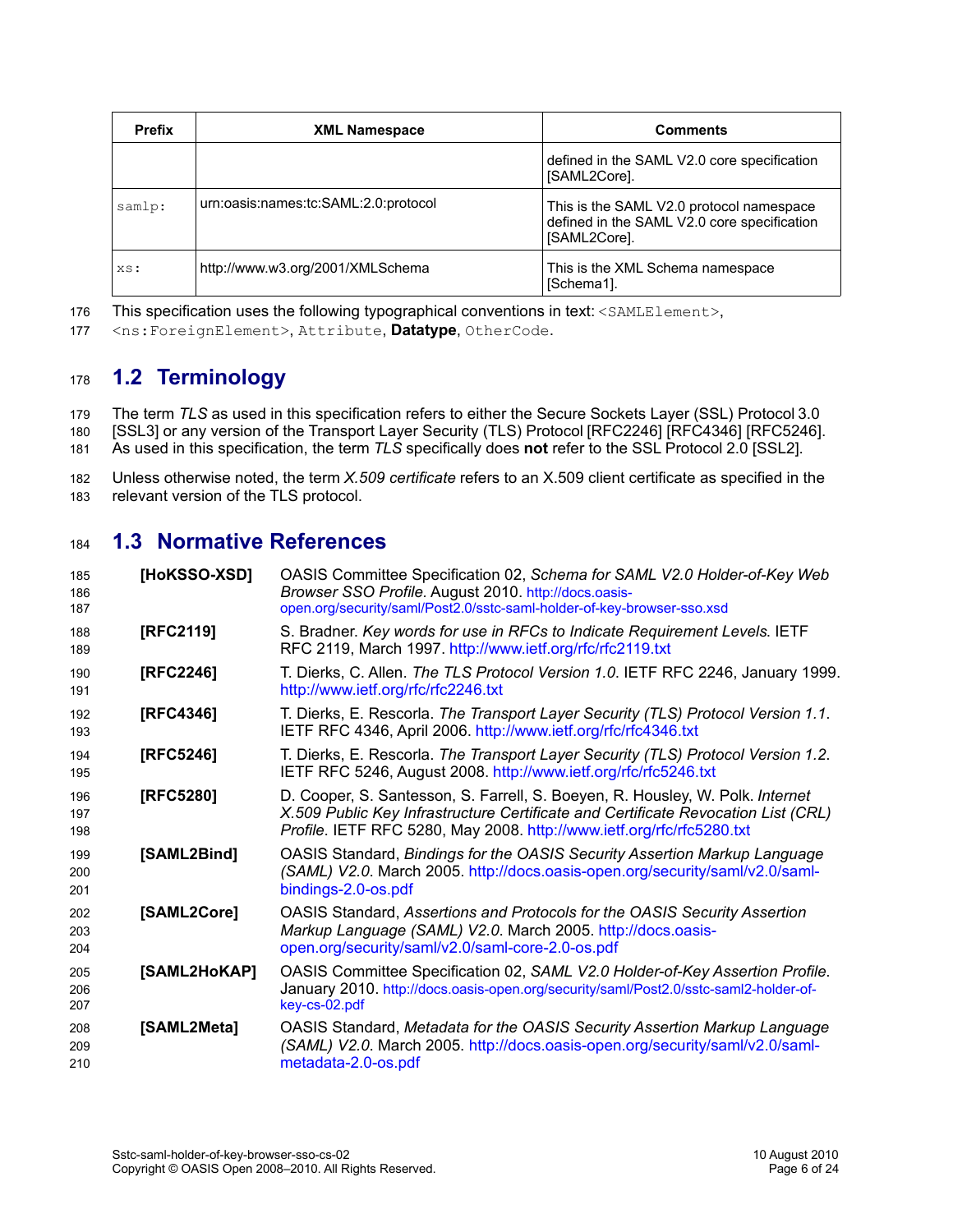<span id="page-6-4"></span><span id="page-6-3"></span><span id="page-6-0"></span>

| 211<br>212<br>213 | [SAML2Prof] | OASIS Standard, Profiles for the OASIS Security Assertion Markup Language<br>(SAML) V2.0. March 2005. http://docs.oasis-open.org/security/saml/v2.0/saml-<br>profiles-2.0-os.pdf                                |
|-------------------|-------------|-----------------------------------------------------------------------------------------------------------------------------------------------------------------------------------------------------------------|
| 214<br>215<br>216 | [Schema1]   | H. S. Thompson et al. XML Schema Part 1: Structures. World Wide Web<br>Consortium Recommendation, May 2001. http://www.w3.org/TR/2001/REC-<br>xmlschema-1-20010502/                                             |
| 217<br>218<br>219 | [SSL3]      | A. Freier, P. Karlton, P. Kocher. The SSL Protocol Version 3.0. Netscape<br>Communications Corp., November 18, 1996.<br>http://www.mozilla.org/projects/security/pki/nss/ssl/draft302.txt                       |
| 220<br>221<br>222 | [XMLSig]    | D. Eastlake, J. Reagle, D. Solo, F. Hirsch, T. Roessler. XML Signature Syntax<br>and Processing (Second Edition). World Wide Web Consortium<br>Recommendation, 10 June 2008. http://www.w3.org/TR/xmldsig-core/ |

#### <span id="page-6-1"></span>**1.4 Non-normative References** 223

<span id="page-6-11"></span><span id="page-6-10"></span><span id="page-6-9"></span><span id="page-6-8"></span><span id="page-6-7"></span><span id="page-6-6"></span><span id="page-6-5"></span><span id="page-6-2"></span>

| 224<br>225<br>226        | [AIXCM]       | T. Moreau. Auto Issued X.509 Certificate Mechanism (AIXCM). IETF Internet-<br>Draft, 6 August 2008. http://www.ietf.org/internet-drafts/draft-moreau-pkix-aixcm-<br>00.txt                                                                                    |
|--------------------------|---------------|---------------------------------------------------------------------------------------------------------------------------------------------------------------------------------------------------------------------------------------------------------------|
| 227<br>228<br>229        | [IDPDisco]    | <b>OASIS Committee Specification 01, Identity Provider Discovery Service Protocol</b><br>and Profile., October 2007. http://docs.oasis-open.org/security/saml/Post2.0/sstc-<br>saml-idp-discovery-cs-01.pdf                                                   |
| 230<br>231<br>232<br>233 | [NISTEAuth]   | W. E. Burr et al. <i>Electronic Authentication Guideline</i> . National Institute of<br>Standards and Technology, Draft Special Publication 800-63-1, 12 December<br>2008. http://csrc.nist.gov/publications/drafts/800-63-rev1/SP800-63-<br>Rev1 Dec2008.pdf |
| 234<br>235<br>236        | [RFC3820]     | S. Tuecke, V. Welch, D. Engert, L. Pearlman, M. Thompson. Internet X.509<br>Public Key Infrastructure (PKI) Proxy Certificate Profile. IETF RFC 3820, June<br>2004. http://www.ietf.org/rfc/rfc3820.txt                                                       |
| 237<br>238<br>239        | [SAML2Secure] | OASIS Standard, Security and Privacy Considerations for the OASIS Security<br>Assertion Markup Language (SAML) V2.0. March 2005. http://docs.oasis-<br>open.org/security/saml/v2.0/saml-sec-consider-2.0-os.pdf                                               |
| 240<br>241<br>242        | [SAML2Simple] | OASIS Committee Draft 04, SAMLv2.0 HTTP POST "SimpleSign" Binding.<br>December 2008. http://docs.oasis-open.org/security/saml/Post2.0/sstc-saml-<br>binding-simplesign-cd-04.pdf                                                                              |
| 243<br>244               | [SSL2]        | K. Hickman. The SSL Protocol. Netscape Communications Corp., February 9,<br>1995. http://www.mozilla.org/projects/security/pki/nss/ssl/draft02.html                                                                                                           |
| 245<br>246<br>247<br>248 | [SSTC2NIST]   | "Suggested revisions to Draft NIST Special Publication 800-63-1 and the use of<br>Assertions at Level-of-Assurance 4." OASIS SSTC, 4 November 2008.<br>http://www.oasis-open.org/committees/download.php/29904/NIST-800-63-LOA-4-<br>Letter-v2.pdf            |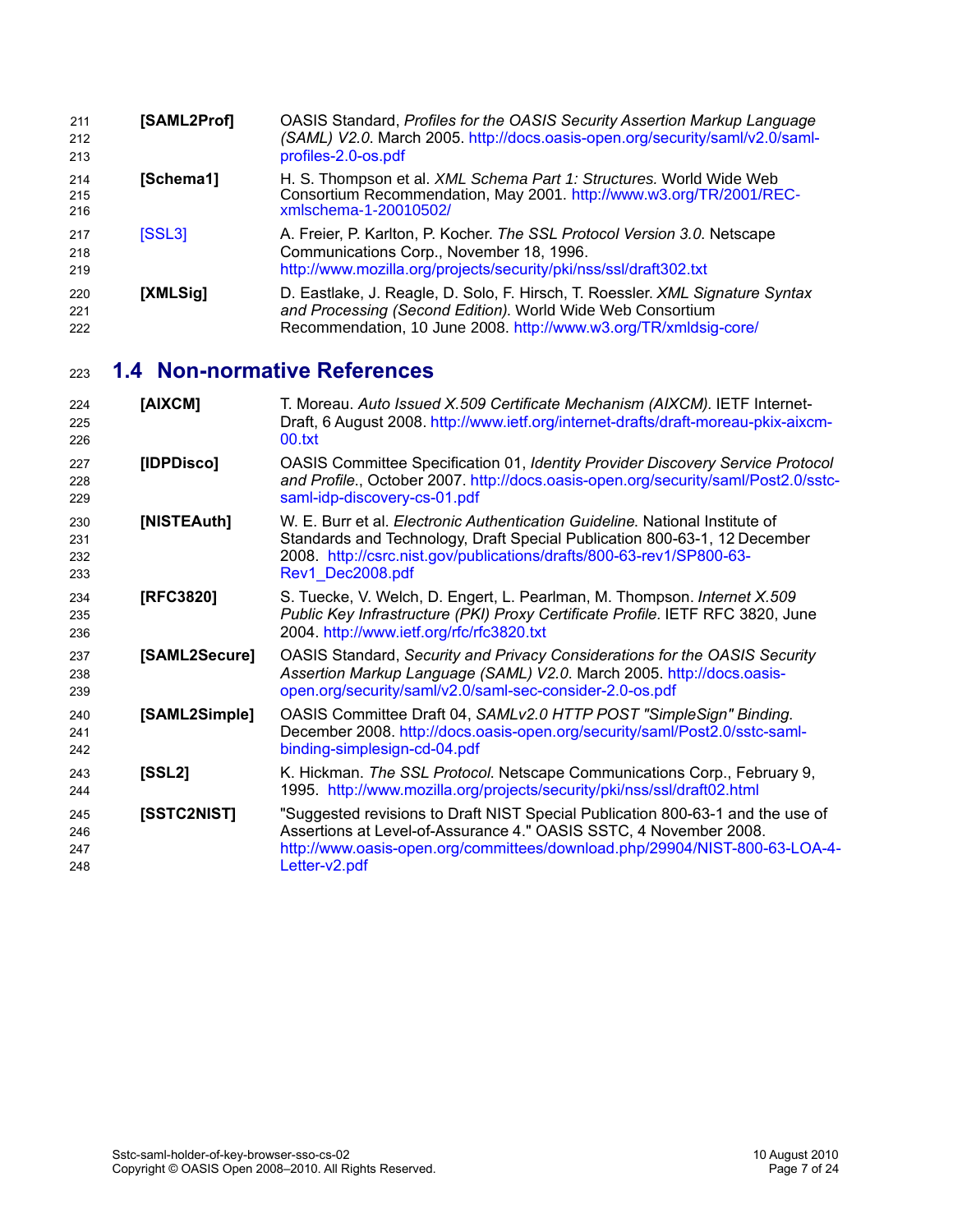# **2 Holder-of-Key Web Browser Profile** 249

#### **2.1 Required Information** 250

- **Identification:** urn:oasis:names:tc:SAML:2.0:profiles:holder-of-key:SSO:browser 251
- **Contact information:** [security-services-comment@lists.oasis-open.org](mailto:security-services-comment@lists.oasis-open.org) 252

**SAML Confirmation Method Identifiers:** The SAML V2.0 "holder-of-key" confirmation method identifier, 253

urn:oasis:names:tc:SAML:2.0:cm:holder-of-key, is included in all assertions issued under this profile. 254 255

- **Description:** Given below. 256
- **Updates:** Provides an alternative to the SAML V2.0 Web Browser SSO Profile [\[SAML2Prof\].](#page-6-0) 257

#### **2.2 Background** 258

This profile is designed to enhance the security of SAML assertion and message exchange without 259

requiring modifications to client software. A holder-of-key SAML assertion is delivered to the service 260

provider via an HTTP binding (section [2.5\)](#page-10-0) over TLS. The user agent presents an X.509 certificate 261

previously vetted by the identity provider, resulting in a strong association of the resulting security context 262

with the intended user and elimination of numerous attacks (section [4\)](#page-18-0). 263

Enhanced security is the primary benefit associated with the use of this profile. Under ordinary Web 264

Browser SSO, there is a small chance that a bearer token will be stolen in transit, as described in [\[SAML2Secure\].](#page-6-7) Confirming that the presenter of the token is the intended subject through public key 265 266

- cryptography virtually eliminates this chance, improving the viability of SAML Web Browser SSO for 267
- sensitive applications. 268

Related to this, NIST has recently revised its E-Authentication Guideline [\[NISTEAuth\],](#page-6-5) and in the revision, 269

in response to a public comment from the SSTC [\[SSTC2NIST\],](#page-6-6) NIST has clarified the use of "assertions" 270

at NIST level-of-assurance 4. As a result of this revised E-Authentication Guideline, "holder-of-key 271

assertions may be used" as level 4 security tokens provided certain requirements are met 272

(section 10.3.2.4 of [\[NISTEAuth\]\)](#page-6-5). We believe that holder-of-key SAML assertions obtained via the 273

SAML V2.0 Holder-of-Key Web Browser SSO Profile are cryptographically strong authentication tokens that meet the NIST requirements. 274 275

#### **2.3 Profile Overview** 276

[Figure 1](#page-9-0) illustrates the basic template for achieving Web Browser SSO under this profile. The following steps are described by the profile. Within an individual step, there may be one or more actual message exchanges depending on the binding used for that step and other deployment-specific behavior. 277 278 279

- **1. HTTP Request to Service Provider** (section [2.6.1\)](#page-10-2) 280
- The principal, via an HTTP user agent, makes an HTTP request for a secured resource at the service provider. at this step, the user agent may or may not present an X.509 certificate to the service provider in conjunction with a TLS handshake. In any event, the service provider determines that no security context exists and subsequently initiates Holder-of-Key Web Browser SSO. 281 282 283 284

#### **2. Service Provider Determines Identity Provider** (section [2.6.2\)](#page-10-1) 285

The service provider determines the principal's preferred identity provider by unspecified means. 286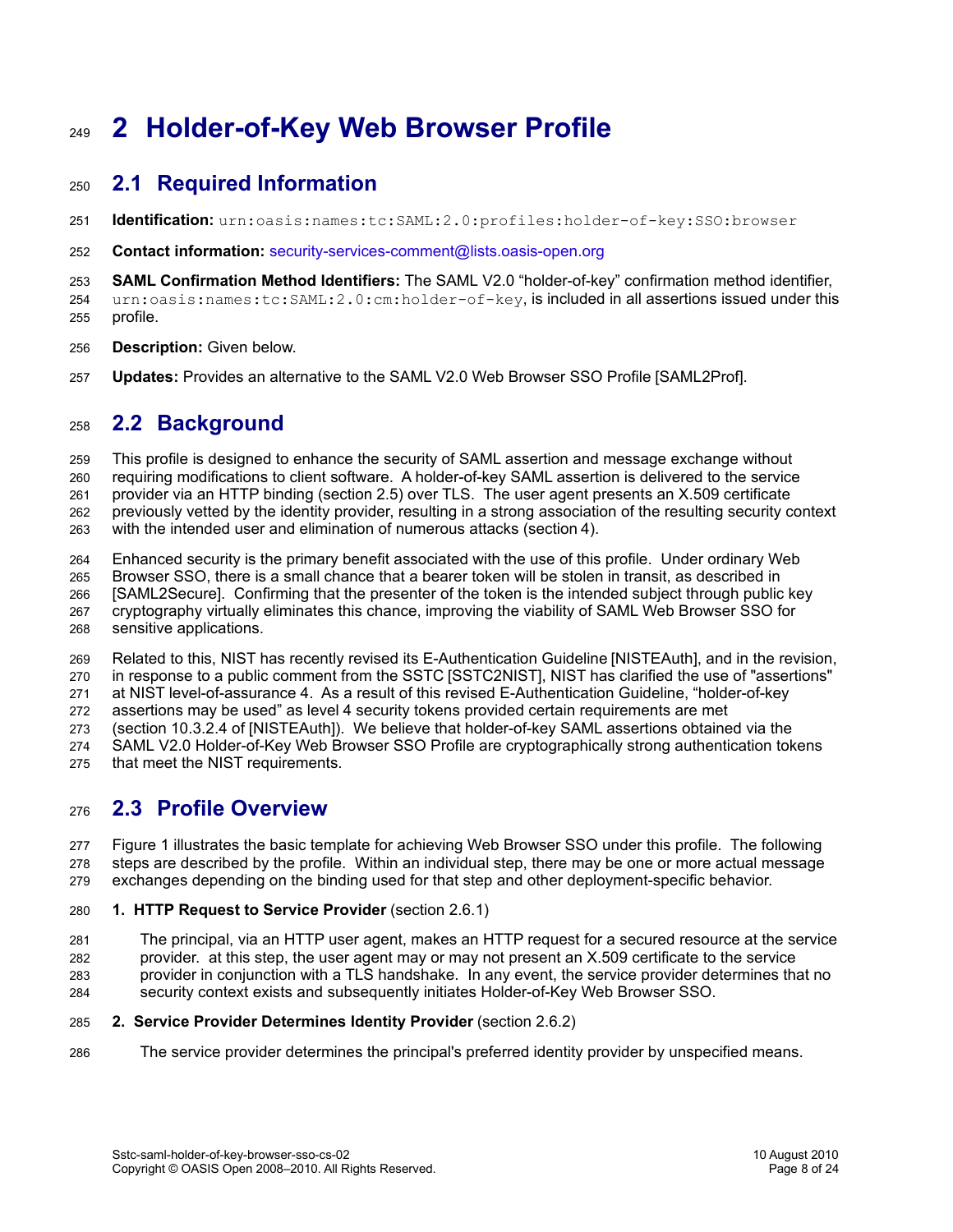#### **3. Service Provider Issues <samlp:AuthnRequest> to Identity Provider** (section [2.6.3\)](#page-11-2) 287

The service provider issues a <samlp:AuthnRequest> message to be delivered by the user agent to the identity provider. An HTTP binding is used (section [2.5\)](#page-10-0) to transport the message to the identity provider through the user agent. The user agent presents the message to the identity provider in an HTTP request over TLS. In conjunction with TLS, the user agent presents an X.509 certificate to the identity provider as described in section [2.4.](#page-8-0) 288 289 290 291 292

#### **4. Identity Provider Identifies Principal and Verifies Key Possession** (section [2.6.4\)](#page-11-1) 293

The principal is identified by the identity provider at this step. The identity provider identifies the principal using any authentication method at its disposal while honoring any requirements imposed by the service provider in the <samlp: AuthnRequest> message. The identity provider must establish that the user agent holds the private key corresponding to the public key bound to the X.509 certificate and that the public key does in fact belong to the principal. 294 295 296 297 298

#### **5. Identity Provider Issues <samlp:Response> to Service Provider** (section [2.6.5\)](#page-11-0) 299

The identity provider issues  $a \leq \text{sample}$ : Response $>$  message to be delivered by the user agent to the service provider. The response either indicates an error or includes at least an authentication statement in a holder-of-key assertion. An HTTP binding is used (section [2.5\)](#page-10-0) to transport the message to the service provider through the user agent. The user agent presents the message to the service provider in an HTTP request over TLS. As in step 3, the user agent presents an X.509 certificate to the service provider as described in section [2.4.](#page-8-0) 300 301 302 303 304 305

#### **6. Service Provider Grants or Denies Access to Principal** (section [2.6.6\)](#page-12-0) 306

The SAML response is consumed by the service provider who either responds to the principal's user agent by establishing a security context for the principal and returning the requested resource, or by returning an error. 307 308 309

Note that an identity provider can initiate this profile at step 5 by issuing a  $\leq$ samlp: Response> message 310

to a service provider without the preceding steps. The user agent or a third party may also initiate this 311

profile by submitting an unsigned request at step 3. 312

#### <span id="page-8-0"></span>**2.4 TLS Usage** 313

As noted in the introduction, this profile is an alternative to ordinary SAML Web Browser SSO [\[SAML2Prof\].](#page-6-0) The primary difference between that profile and this Holder-of-Key Web Browser SSO Profile is that the principal MUST present an X.509 certificate and prove possession of the private key associated with the public key bound to the certificate. This leads to holder-of-key subject confirmation [\[SAML2HoKAP\],](#page-5-7) a type of subject confirmation that is stronger than the bearer subject confirmation inherent in ordinary Web Browser SSO. 314 315 316 317 318 319

The user agent presents an X.509 certificate in conjunction with a TLS handshake. It is important to realize that the presented certificate need not be a trusted certificate (although this is certainly permitted). However, the certificate MUST be presented via TLS. This proves possession of the corresponding private key. 320 321 322 323

According to the TLS protocol, validation of the client certificate is optional. Likewise this Holder-of-Key Web Browser SSO Profile does not require TLS client authentication, which is strictly OPTIONAL (but see section [4.3\)](#page-19-0). Moreover, the authentication method by which the identity provider identifies the principal is unspecified. 324 325 326 327

According to the TLS handshake protocol, if the TLS server can not validate the client certificate, the server may either continue the handshake or prematurely terminate the handshake by returning a fatal alert to the client. Moreover, if the TLS server chooses to send a fatal alert, it must immediately close the HTTP connection according to the TLS protocol. Clearly this is undesirable, so the TLS server MUST be 328 329 330 331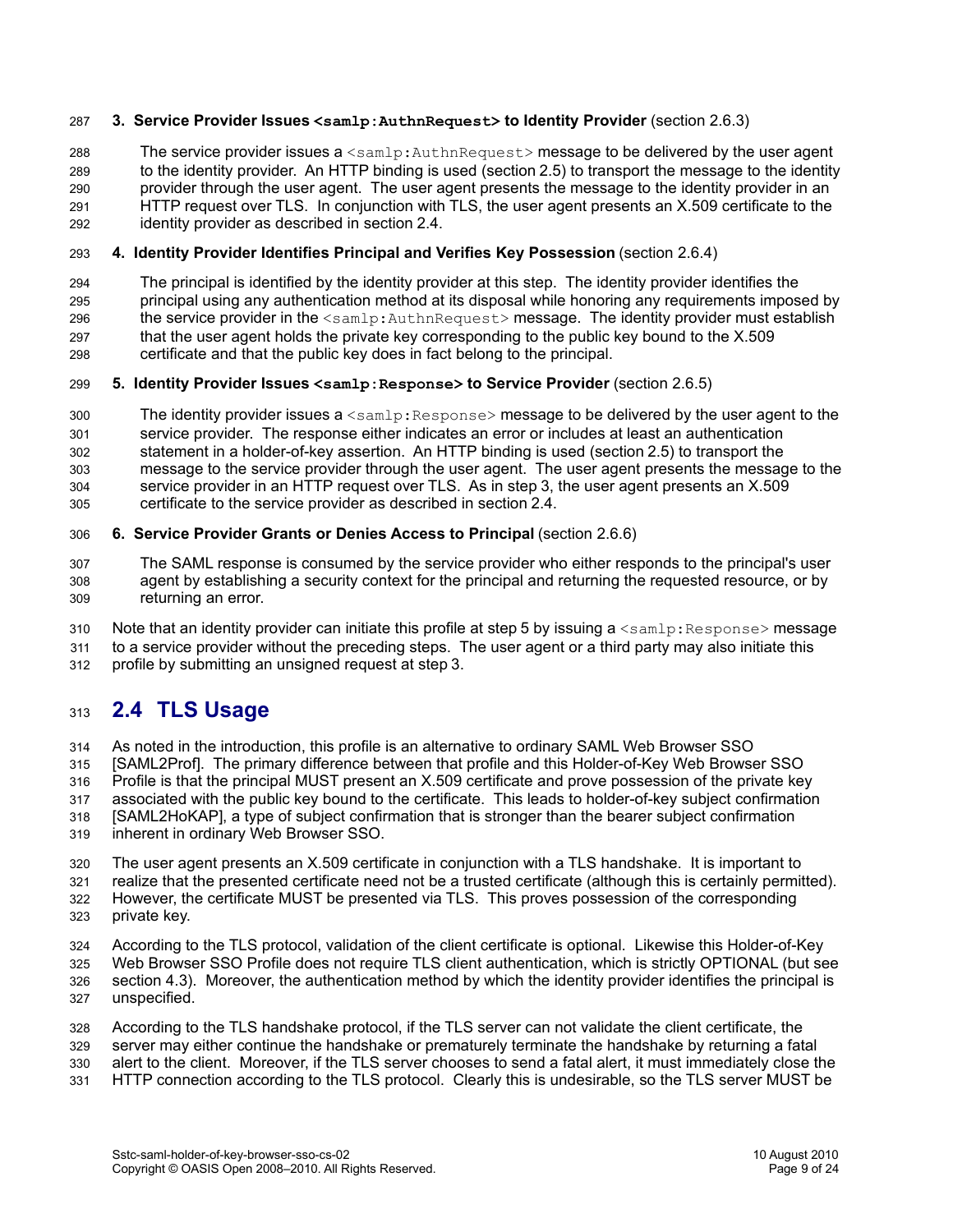

<span id="page-9-0"></span>*Figure 1: SAML V2.0 Holder-of-Key Web Browser SSO*

configured to continue the TLS handshake to completion even in the presence of an untrusted client certificate. The method of doing so depends on the chosen TLS implementation and is therefore out of scope with respect to this profile. 332 333 334

In summary, the principal MUST present an X.509 certificate (via TLS) and prove possession of the private key at steps 3 and 5 (sections [2.6.3](#page-11-2) and [2.6.5,](#page-11-0) resp.). However, the presentation of an X.509 certificate at step 1 (section [2.6.1\)](#page-10-2) is strictly OPTIONAL. 335 336 337

At the conclusion of the TLS handshake, the identity provider (resp., the service provider) MUST be able to retrieve the X.509 certificate presented by the user agent at step4 (resp., step 6). The consequences of a failure to do so is discussed in detail in section [2.6.4](#page-11-1) (resp., section [2.6.6\)](#page-12-0). 338 339 340

At either of steps 3 or 5 (or both), the identity provider or the service provider (resp.) MAY use the public 341

key bound to the certificate or the TLS session key to create a security context for the principal. Also, at step 1, the service provider MAY use the public key bound to the certificate or the TLS session key to 342

associate any subsequent exchange with the original request. 343 344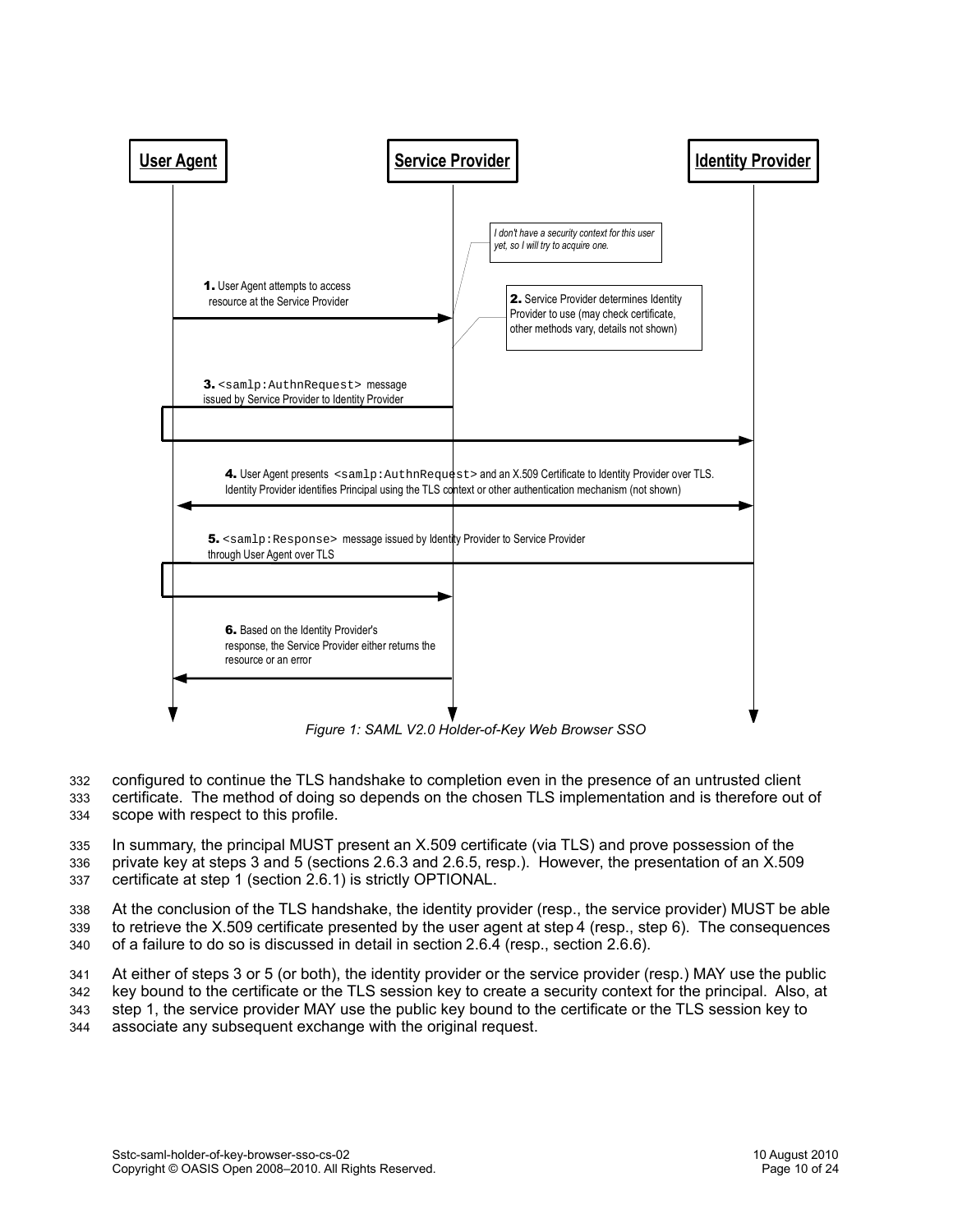#### <span id="page-10-0"></span>**2.5 Choice of Binding** 345

The identity provider and the service provider MUST use a browser-based HTTP binding to transmit the SAML protocol message to the other party. A SAML HTTP binding [\[SAML2Bind\]](#page-5-8) MAY be used for this purpose: 346 347 348

- 1. HTTP Redirect 349
- 2. HTTP POST 350
- 3. HTTP Artifact 351

This profile does not preclude the use of other browser-based HTTP bindings (such as the SAML V2.0 SimpleSign binding [\[SAML2Simple\]\)](#page-6-8). 352 353

The identity provider and the service provider independently choose their preferred binding (subject to the other party's desire or ability to comply). The service provider chooses an HTTP binding to transmit the <samlp:AuthnRequest> message to the identity provider. Later, independent of the service provider's choice of binding, the identity provider chooses an HTTP binding to transmit the  $\leq$ samlp: Response> message to the service provider. The identity provider MUST NOT use the HTTP Redirect binding since 354 355 356 357 358

the response typically exceeds the URL length permitted by most HTTP user agents. 359

If the service provider uses either the HTTP Redirect or HTTP POST binding, the 360

<samlp:AuthnRequest> message is delivered directly to the identity provider at step 3 (section [2.6.3\)](#page-11-2). 361

If the service provider uses the HTTP Artifact binding, the identity provider uses the Artifact Resolution 362

Profile [\[SAML2Prof\]](#page-6-0) to make a callback to the service provider to retrieve the <samlp:AuthnRequest> message. 363 364

Similarly, if the identity provider uses the HTTP POST binding, the  $\leq$ samlp: Response> message is 365

delivered directly to the service provider at step 5 (section [2.6.5\)](#page-11-0). If the identity provider uses the HTTP Artifact binding, the service provider uses the Artifact Resolution Profile to make a callback to the identity 366 367

provider to retrieve the <samlp:Response> message. 368

#### **2.6 Profile Description** 369

The SAML V2.0 Holder-of-Key Web Browser SSO Profile is a profile of the SAML V2.0 Authentication 370

Request Protocol [\[SAML2Core\].](#page-5-3) Where this Holder-of-Key Web Browser SSO specification conflicts with Core, the former takes precedence. 371 372

If the request is initiated by the service provider, begin with section [2.6.1.](#page-10-2) If the request is initiated by the user agent or a third party, begin with section [2.6.4.](#page-11-1) If the identity provider issues a response without a corresponding request, begin with section [2.6.5.](#page-11-0) The descriptions refer to a single sign-on service and 373 374 375

assertion consumer service in accordance with their use described in section 4.1.3 of [\[SAML2Prof\].](#page-6-0) 376

Processing rules for all messages are specified in section [2.7](#page-12-1) of this profile. 377

#### <span id="page-10-2"></span>**2.6.1 HTTP Request to Service Provider** 378

The profile may be initiated by an arbitrary HTTP request to the service provider. The service provider is free to use any means it wishes to associate the subsequent interactions with the original request. For example, each of the SAML HTTP bindings discussed in section [2.5](#page-10-0) provides a RelayState mechanism that the service provider MAY use to associate any subsequent exchange with the original request. 379 380 381 382

#### <span id="page-10-1"></span>**2.6.2 Service Provider Determines Identity Provider** 383

The service provider determines the principal's preferred identity provider by any means at its disposal, including but not limited to the SAML V2.0 Identity Provider Discovery Profile [\[SAML2Prof\]](#page-6-0) or the Identity 384 385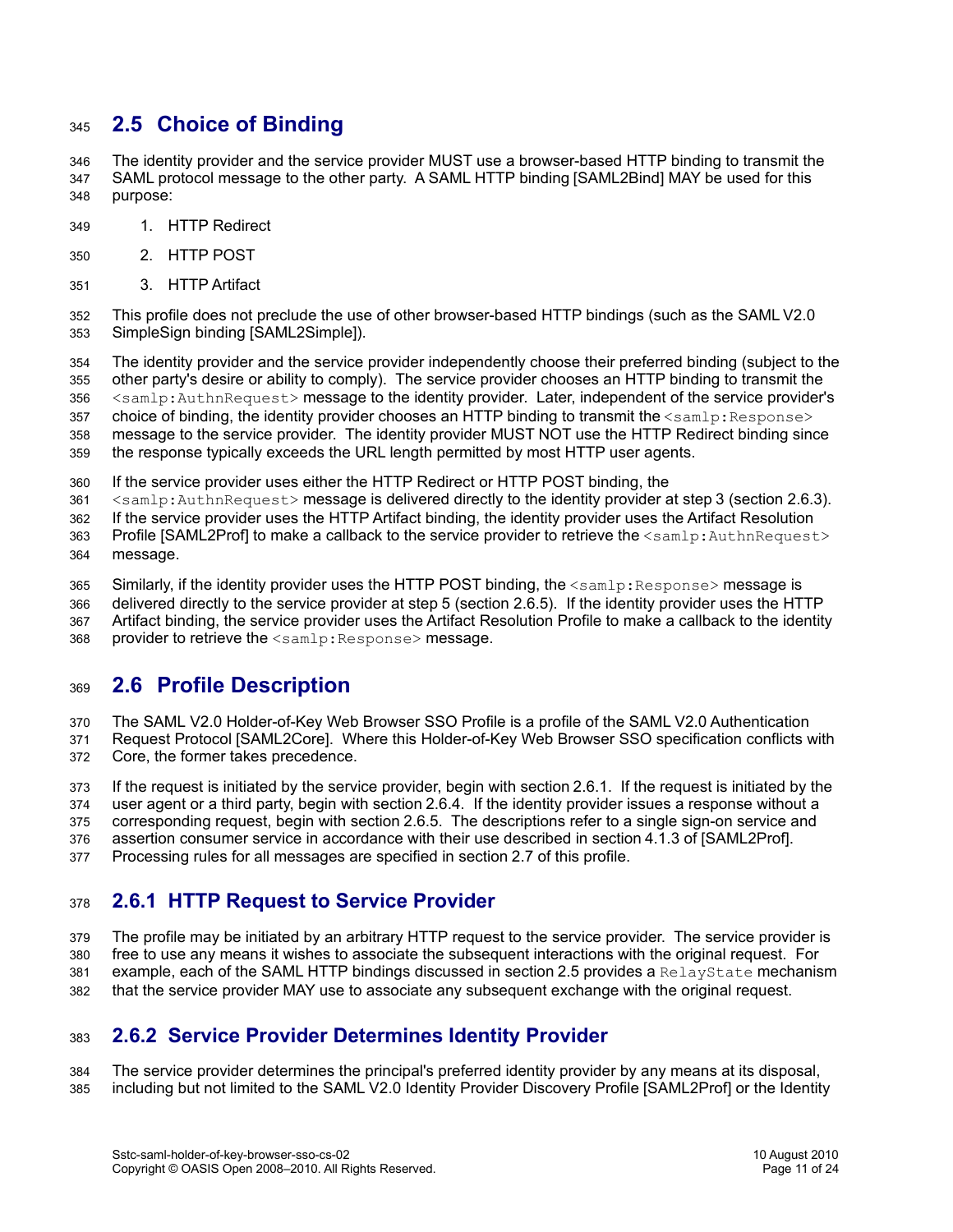Provider Discovery Service Protocol and Profile [\[IDPDisco\].](#page-6-9) If the user agent presents an X.509 certificate at the previous step, the service provider MAY use the X.509 certificate as a means of discovery. Use of the X.509 certificate in this way is out of scope. However, see section[4.2](#page-19-1) for relevant discussion. 386 387 388 389

#### <span id="page-11-2"></span>**2.6.3 Service Provider issues <samlp:AuthnRequest> to Identity Provider** 390

Once an identity provider has been selected, the location of the single sign-on service to which to send a <samlp:AuthnRequest> message is determined based on the SAML binding chosen by the service provider (section [2.5\)](#page-10-0). Metadata as described in section [2.8](#page-15-0) MAY be used for this purpose. Following the HTTP request by the user agent in section [2.6.1,](#page-10-2) an HTTP response is returned containing a <samlp:AuthnRequest> message or an artifact, depending on the SAML binding used, to be delivered to the identity provider's single sign-on service. 391 392 393 394 395 396

Profile-specific rules for the contents of the  $\leq$ samlp:AuthnRequest> element are given in section [2.7.1.](#page-12-2) 397

#### <span id="page-11-1"></span>**2.6.4 Identity Provider Identifies Principal and Verifies Key Possession** 398

The identity provider must perform two functions in this step: identify the principal presenting the <samlp:AuthnRequest> message and verify that the principal possesses the private key associated with the public key bound to the presented X.509 certificate. The identity provider subsequently binds X.509 data from the certificate (or the certificate itself) to a <saml: SubjectConfirmation> element. 399 400 401 402

The identity provider MUST establish the identity of the principal (unless it will return an error) prior to the issuance of the  $\leq$ samlp:Response> message. If the ForceAuthn attribute on the 403 404

<samlp:AuthnRequest> element is present and true, the identity provider MUST freshly establish this 405

identity rather than relying on any existing session it may have with the principal. Otherwise, and in all 406

other respects, the identity provider may use any means to authenticate the user agent, subject to any 407

requirements called out in the <samlp:AuthnRequest> message. In particular, the identity provider 408

MAY use TLS client authentication to identify the principal. That is, the identity provider MAY validate the 409

presented X.509 certificate as described in [\[RFC5280\],](#page-5-9) but this is by no means a requirement. See section [2.4](#page-8-0) for details. 410 411

As described in section [2.4,](#page-8-0) it is REQUIRED that the <samlp:AuthnRequest> message be presented 412

to the identity provider via an HTTP request over TLS that supplies the identity provider with an X.509 413

certificate and establishes the user agent's possession of the corresponding private key. The certificate 414

resulting from the TLS handshake MUST be used to construct any holder-of-key 415

<saml:SubjectConfirmation> elements in the issued <samlp:Response> element. 416

Any holder-of-key <saml: SubjectConfirmation> elements included in the response MUST conform to the SAML V2.0 Holder-of-Key Assertion Profile [\[SAML2HoKAP\].](#page-5-7) See section [2.7.3](#page-13-1) for consequences of this dependency. In addition, note well that the Holder-of-Key Assertion Profile requires that the X.509 certificate obtained as a result of the TLS handshake MUST be known to be associated with the principal (see section 2.4 of [\[SAML2HoKAP\]\)](#page-5-7). Precisely how the identity provider satisfies this requirement is out of scope, but see section [4.3.](#page-19-0) 417 418 419 420 421 422

If the principal is unable to prove possession of the private key corresponding to the public key in the certificate (via TLS), or the identity provider is unable to retrieve the X.509 certificate resulting from the TLS handshake, the identity provider MUST return an error. Otherwise, the identity provider processes the request following the rules specified in section [2.7.2.](#page-13-0) 423 424 425 426

#### <span id="page-11-0"></span>**2.6.5 Identity Provider Issues <samlp:Response> to Service Provider** 427

Depending on the SAML binding used (section [2.5\)](#page-10-0), the identity provider returns an HTTP response to the user agent containing  $a \leq \text{sample}$ : Response> message or an artifact, to be delivered to the service 428 429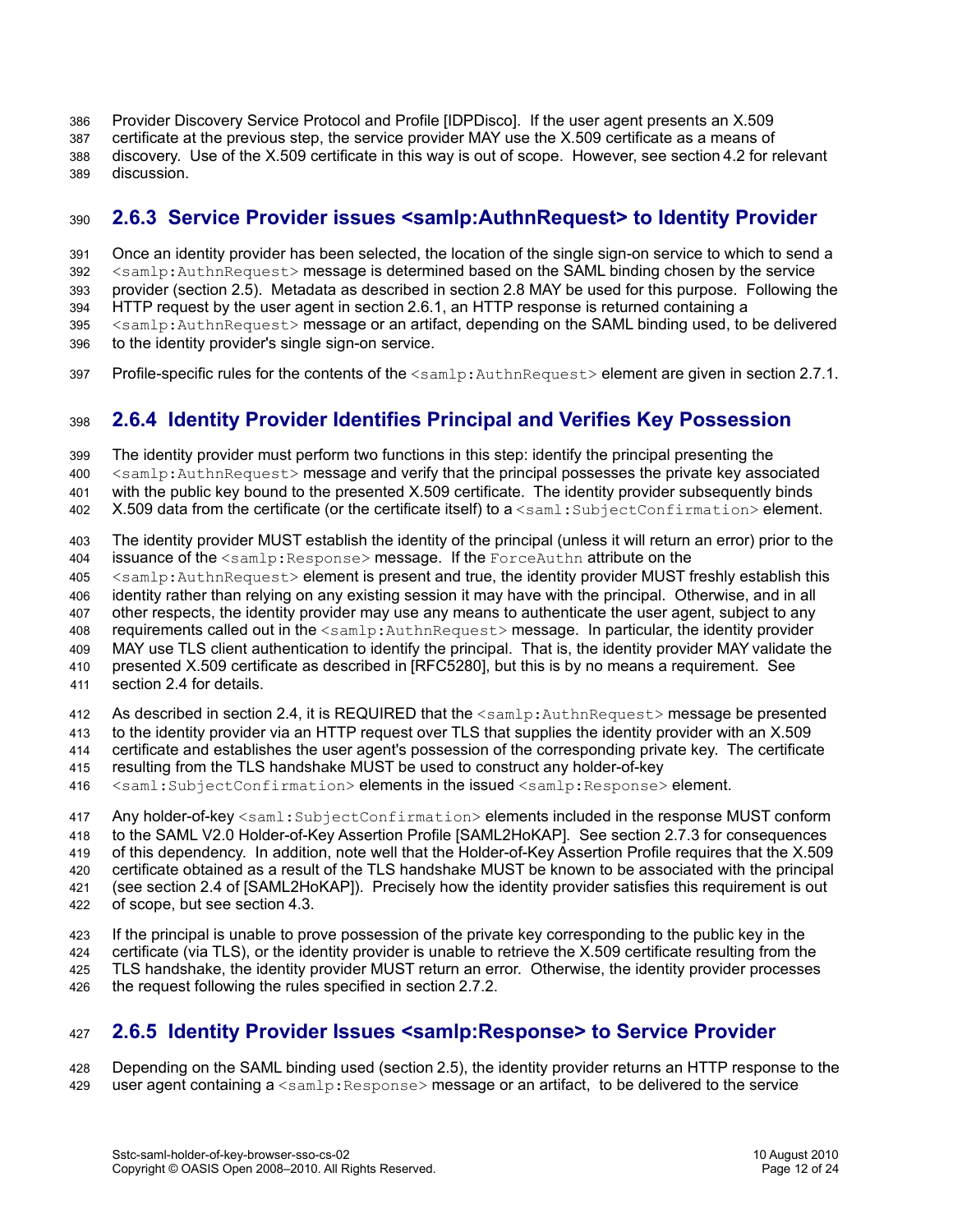- provider's assertion consumer service. Profile-specific rules regarding the contents of the 430
- <samlp:Response> element are included in section [2.7.3.](#page-13-1) 431

#### <span id="page-12-0"></span>**2.6.6 Service Provider Grants or Denies Access to Principal** 432

As specified in section [2.4,](#page-8-0) the HTTP request that transports the response issued at the previous step 433

MUST be made over TLS. This supplies proof of possession of the private key and an X.509 certificate to 434

be checked against the X.509 data bound to the assertion's <saml:SubjectConfirmation> element. 435

The TLS protocol also maintains the confidentiality and integrity of the message exchange. 436

If the principal is unable to prove possession of the private key corresponding to the public key in the 437

certificate (via TLS), or the service provider is unable to retrieve the X.509 certificate resulting from the TLS handshake, the subject is not confirmed and the service provider SHOULD NOT create a security context for the principal. 438 439 440

Otherwise, the service provider MUST process the  $\leq$ samlp: Response> message and any enclosed 441

<saml:Assertion> elements as described in [\[SAML2Core\]](#page-5-3) and section [2.7.4](#page-14-0) below. Any subsequent 442

use of the  $\le$ saml:Assertion> elements is at the discretion of the service provider and other relying 443

parties, subject to any restrictions on use contained within the assertions themselves or previously 444

established out-of-band policy governing interactions between the identity provider and the service provider. 445 446

To complete the profile, the service provider creates a security context for the user. The service provider 447

MAY establish a security context with the user agent using any session mechanism it chooses. In 448

particular, the public key or the TLS session key MAY be used to create the security context as discussed in section [2.4.](#page-8-0) 449 450

#### <span id="page-12-1"></span>**2.7 Use of Authentication Request Protocol** 451

This profile builds upon the Authentication Request Protocol [\[SAML2Core\].](#page-5-3) In the nomenclature of actors enumerated in section 3.4 of Core, the service provider is the request issuer and the relying party, the user agent is the attesting entity and the presenter, and the principal is the requested subject. There may be additional relying parties at the discretion of the identity provider. 452 453 454 455

#### <span id="page-12-2"></span>**2.7.1 <samlp:AuthnRequest> Usage** 456

A service provider MAY include any <samlp: AuthnRequest> message content as specified in [\[SAML2Core\].](#page-5-3) Additionally, the request MUST conform to the following rules: 457 458

- The <saml: Issuer> element MUST be present and MUST contain the unique identifier of the requesting service provider. The Format attribute MUST be omitted or have a value of urn:oasis:names:tc:SAML:2.0:nameid-format:entity. 459 460 461
- The <samlp:AuthnRequest> message MAY be signed. The choice of signing method is a joint policy decision between the identity provider and the service provider. 462 463
- If the request message is signed, the service provider SHOULD include the AssertionConsumerServiceURL and AssertionConsumerServiceIndex attributes on the <samlp:AuthnRequest> element. Doing so often makes it easier for the identity provider to process the request. 464 465 466 467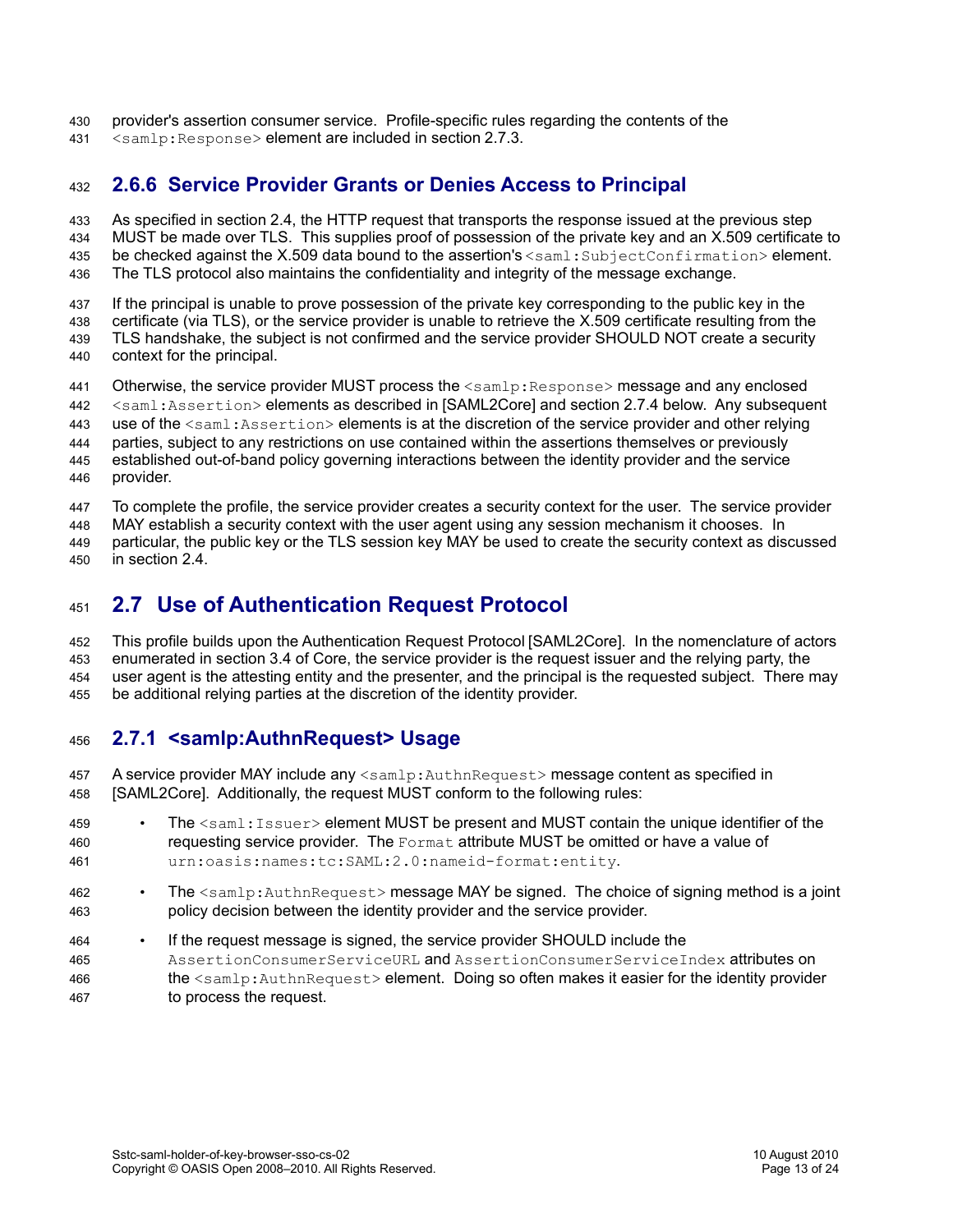#### <span id="page-13-0"></span>**2.7.2 <samlp:AuthnRequest> Message Processing Rules** 468

The identity provider MUST follow all processing rules specified in [\[SAML2Core\].](#page-5-3) If the identity provider cannot or will not satisfy the request, it MUST respond with an error containing one or more error status codes. 469 470 471

If the <samlp:AuthnRequest> element is signed, and the signature can be successfully verified, the 472

identity provider MAY (subject to policy) choose to accept the content of the request message without 473

further processing. In particular, the identity provider MAY accept the values of the 474

AssertionConsumerServiceURL or AssertionConsumerServiceIndex attributes on the 475

<samlp:AuthnRequest> element (if any) without further processing. 476

If the  $\leq$ samlp: AuthnRequest> element is not signed, the identity provider MUST verify the content of 477

the request message by some out-of-band means. In particular, the identity provider MUST verify that the 478

- values of the AssertionConsumerServiceURL or AssertionConsumerServiceIndex attributes on 479
- the <samlp:AuthnRequest> element (if any) belong to the target service provider. 480

If the AssertionConsumerServiceURL and AssertionConsumerServiceIndex attributes on the 481

<samlp:AuthnRequest> element are absent, the identity provider determines the endpoint location of 482

the assertion consumer service that will consume the response. The identity provider MUST be certain 483

that the chosen endpoint location does in fact belong to the target service provider. 484

Even if the  $\langle \text{samlp:AuthorRequest} \rangle$  element is signed, the identity provider MAY (subject to policy) 485

choose to verify the request content by some out-of-band means. In all cases, the method by which the 486

identity provider verifies the request content is unspecified. For instance, SAML metadata MAY be used 487

for this purpose as described in section [2.8.](#page-15-0) 488

#### <span id="page-13-1"></span>**2.7.3 <samlp:Response> Usage** 489

If the identity provider wishes to return an error in response to a request, it MUST NOT include any assertions in the <samlp:Response> message. Otherwise, the <samlp:Response> element MUST conform to the following rules: 490 491 492

- The <saml:Issuer> element of the <samlp:Response> element MAY be omitted, but if present it MUST contain the unique identifier of the issuing identity provider. The Format attribute MUST be omitted or have a value of urn:oasis:names:tc:SAML:2.0:nameidformat:entity. 493 494 495 496
- The response MUST contain at least one <saml:Assertion> element. Each assertion's <saml:Issuer> element MUST contain the unique identifier of the issuing identity provider, and the Format attribute MUST be omitted or have a value of 497 498 499
- urn:oasis:names:tc:SAML:2.0:nameid-format:entity. 500
- The <saml: Subject> element of every assertion returned by the identity provider MUST refer to the authenticated principal. Any holder-of-key assertions issued by the identity provider MUST fully conform to the SAML V2.0 Holder-of-Key Assertion Profile [\[SAML2HoKAP\].](#page-5-7) 501 502 503
- Any <saml: Subject> elements in the response MUST strongly match the <saml: Subject> element in the <samlp:AuthnRequest> element (if any) as required by [\[SAML2Core\].](#page-5-3) If the <samlp:AuthnRequest> element contains an explicit <saml:SubjectConfirmation> element and the identity provider is unable to produce a strongly matching  $\langle \text{saml:Subject}\rangle$ element for any reason, the identity provider MUST return an error. 504 505 506 507 508
- If the  $\leq$ samlp:AuthnRequest> element does not include a  $\leq$ saml:Subject> element, or the <saml:Subject> element in the request does not contain a <saml:SubjectConfirmation> element, every holder-of-key assertion in the response MUST contain a 509 510 511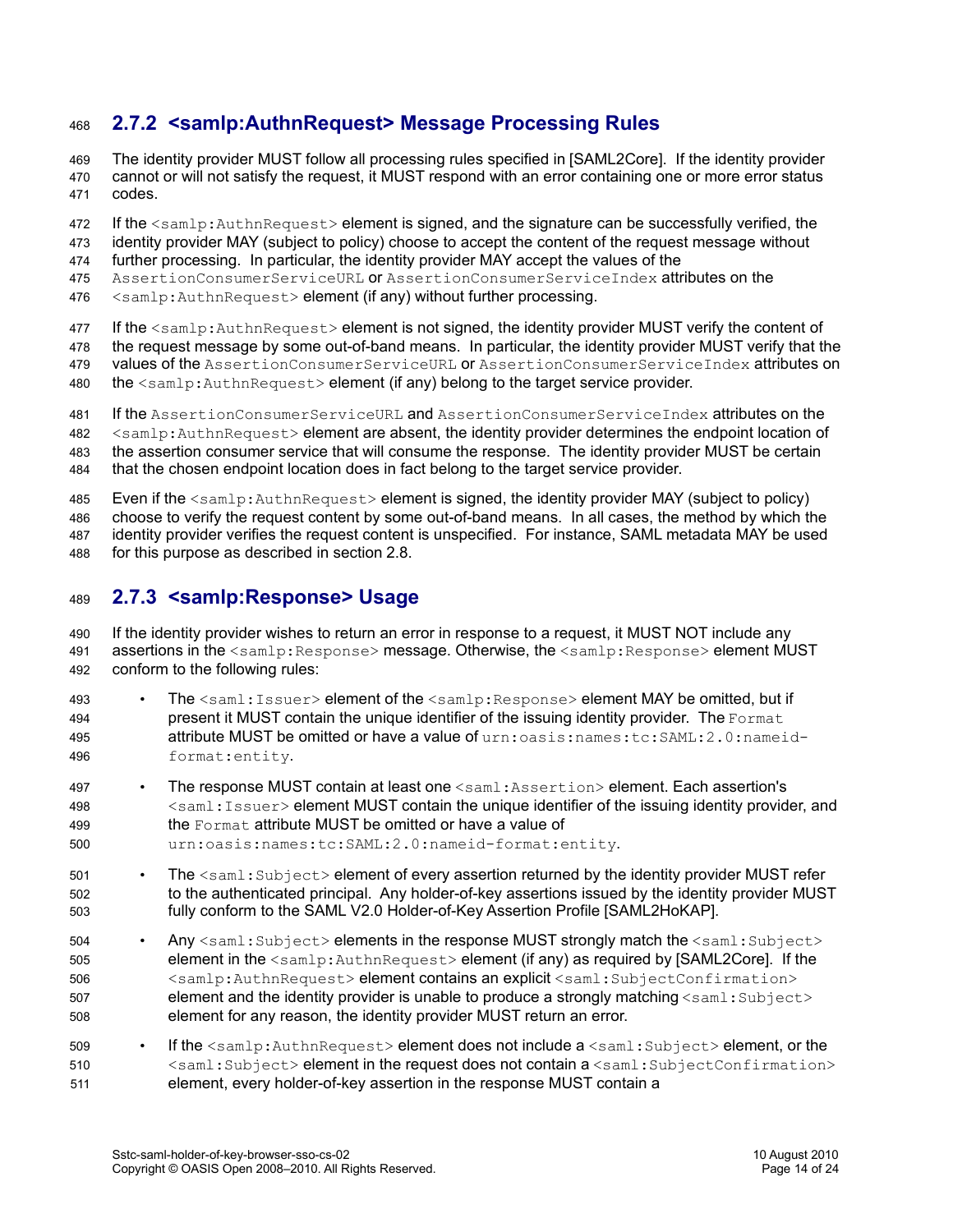- <saml:SubjectConfirmation> element containing a <ds:X509Certificate> element. Other X.509 data MAY be included in additional child elements of the  $\langle ds: X509$ Data> element as specified in [\[SAML2HoKAP\].](#page-5-7) 512 513 514
- Additional <saml:SubjectConfirmation> elements MAY be included in any assertion, though deployers should be aware of the implications of allowing weaker confirmation as the processing as defined in section 2.4.1.1 of [\[SAML2Core\]](#page-5-3) is effectively satisfy-any. See section [3](#page-17-0) for related considerations. 515 516 517 518
- Any assertion issued for consumption under this profile MUST contain a <saml:AudienceRestriction> element including the service provider's unique identifier in its <saml:Audience> element. Other conditions as defined in section 2.5 of [\[SAML2Core\]](#page-5-3) (and other <saml:Audience> elements) MAY be included as requested by the service provider or at the discretion of the identity provider. All such conditions MUST be understood by and accepted by the service provider in order for the assertion to be considered valid. 519 520 521 522 523 524
- The set of one or more holder-of-key assertions MUST contain at least one <saml:AuthnStatement> element that reflects the authentication of the principal to the identity provider. Additional statements MAY be included in a holder-of-key assertion at the discretion of the identity provider. 525 526 527 528
- If the identity provider supports the Single Logout Profile [\[SAML2Prof\],](#page-6-0) a 529
- <saml:AuthnStatement> element issued for consumption using this profile MUST include a SessionIndex attribute to enable per-session logout requests by the service provider. 530 531

As indicated above, the identity provider MUST issue at least one <saml:AuthnStatement> element. The identity provider typically issues exactly one such element but MAY issue multiple <saml:AuthnStatement> elements (in multiple assertions) if the service provider requires multiple assertions for various purposes. 532 533 534 535

- If the identity provider issues multiple <saml:AuthnStatement> elements, the values of the 536
- IssueInstant attributes and the content of the <saml:SubjectLocality> elements MUST be 537

identical across the <saml:AuthnStatement> elements. The content of the <saml:AuthnContext> 538

- elements MAY vary across the  $\leq$ saml:AuthnStatement> elements, presumably because the 539
- consumers of the various assertions have different requirements with respect to authentication context. 540

If the SAML HTTP POST binding (or a derivative of HTTP POST such as the SAML V2.0 SimpleSign binding  $[SAML2Simple]$  is used to deliver the  $\langle$ samlp:Response> message to the service provider, every assertion in the response MUST be protected by digital signature. This can be accomplished either by signing each individual <saml:Assertion> element or by signing the <samlp:Response> element (or both). 541 542 543 544 545

#### <span id="page-14-0"></span>**2.7.4 <samlp:Response> Message Processing Rules** 546

- Regardless of the SAML binding used, the service provider MUST do the following: 547
- Verify any signatures present on the assertion(s) and/or the response. 548
- Verify that any assertions relied upon are valid according to processing rules in [\[SAML2Core\].](#page-5-3) 549
- Using the X.509 certificate resulting from the TLS handshake, any holder-of-key assertions in the response MUST be confirmed in accordance with the SAML V2.0 Holder-of-Key Assertion Profile [\[SAML2HoKAP\].](#page-5-7) 550 551 552

Any assertion that is not valid, or whose subject confirmation requirements cannot be met, SHOULD be discarded and SHOULD NOT be used to establish a security context for the principal. 553 554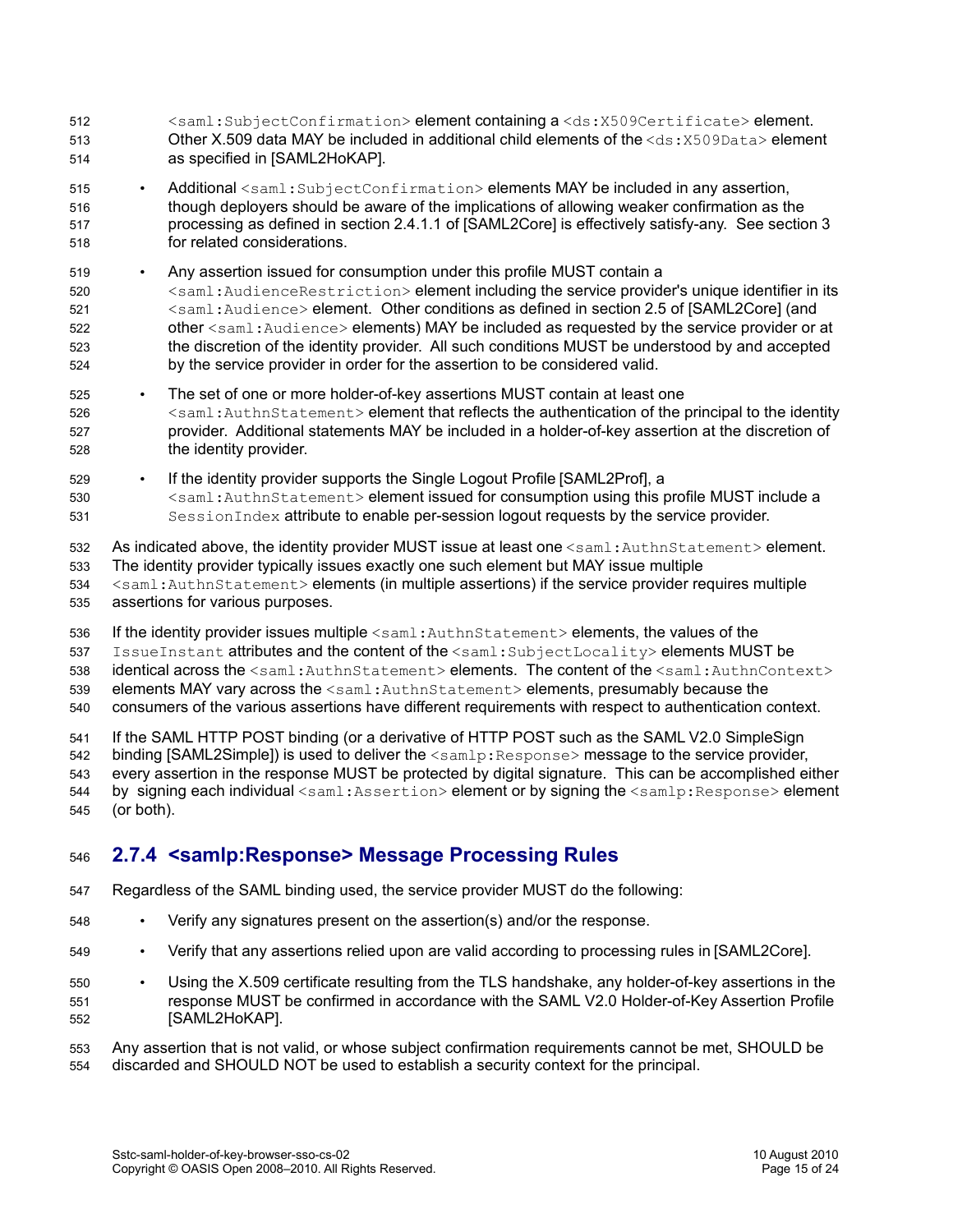- If the response contains multiple assertions with multiple <saml:AuthnStatement> elements, the 555
- service provider MAY consume any one of them at its discretion. How the service provider makes this 556
- decision is unspecified. 557

#### <span id="page-15-1"></span>**2.7.5 Artifact-Specific <samlp:Response> Message Processing Rules** 558

If the HTTP Artifact binding (section [2.5\)](#page-10-0) is used to deliver the  $\leq$ samlp: Response> message to the service provider, the dereferencing of the artifact using the Artifact Resolution Profile [\[SAML2Prof\]](#page-6-0) MUST be mutually authenticated, integrity protected, and confidential. Mutually authenticated TLS or message signatures MAY be used to authenticate the parties and protect the messages. 559 560 561 562

The identity provider MUST ensure that only the service provider to whom the  $\leq$ samlp: Response> message has been issued is given the message as the result of  $a$  <samlp: ArtifactResolve> request. To partially satisfy this requirement, the identity provider MAY encrypt the assertions in the response. 563 564 565 566

#### <span id="page-15-0"></span>**2.8 Use of Metadata** 567

[\[SAML2Meta\]](#page-5-1) defines metadata elements that describe supported bindings and endpoint locations for 568

SAML entities. However, the metadata specification offers no way to distinguish the profile supported by 569

an endpoint. A boolean flag extension is not sufficient to signal use of this profile because SAML implementations that don't implement this profile would ignore this optional attribute. As a result, an 570 571

implementation could send users to an inappropriate endpoint, potentially impacting interoperability and 572

the user experience. 573

Rather than define new endpoint elements, this profile specifies the use of the Binding attribute to 574

disambiguate between this Holder-of-Key Web Browser SSO Profile and the original Web Browser SSO 575

Profile. The URI of the actual binding is instead placed into an extension attribute on the same endpoint 576

element. The combined information is sufficient to distinguish the correct profile and binding when making a request to an endpoint. 577 578

All <md:SingleSignOnService> endpoints and all <md:AssertionConsumerService> endpoints to be used exclusively with this profile MUST have a Binding attribute of: 579 580

urn:oasis:names:tc:SAML:2.0:profiles:holder-of-key:SSO:browser 581

If an endpoint calls out the above Binding attribute value, it MUST also include the extension attribute 582

hoksso: ProtocolBinding as described below. The XML attribute hoksso: ProtocolBinding 583

- contains the identifier of the desired protocol binding. 584
- The following schema fragment defines the hoksso:ProtocolBinding attribute [\[HoKSSO-XSD\]:](#page-5-0) 585

<xs:attribute name="ProtocolBinding" type="anyURI" use="optional"/> 586

An example of a conforming  $\leq m d$ : SingleSignOnService> element is as follows: 587

<md:SingleSignOnService 588

 xmlns:md="urn:oasis:names:tc:SAML:2.0:metadata" 589

 xmlns:hoksso="urn:oasis:names:tc:SAML:2.0:profiles:holder-of-key:SSO:browser" 590

 hoksso:ProtocolBinding="urn:oasis:names:tc:SAML:2.0:bindings:HTTP-Redirect" 591

 Binding="urn:oasis:names:tc:SAML:2.0:profiles:holder-of-key:SSO:browser" 592

- Location="https://your-idp.example.org/some/path"/> 593
- Similarly, an example of a conforming <md:AssertionConsumerService> element is as follows: 594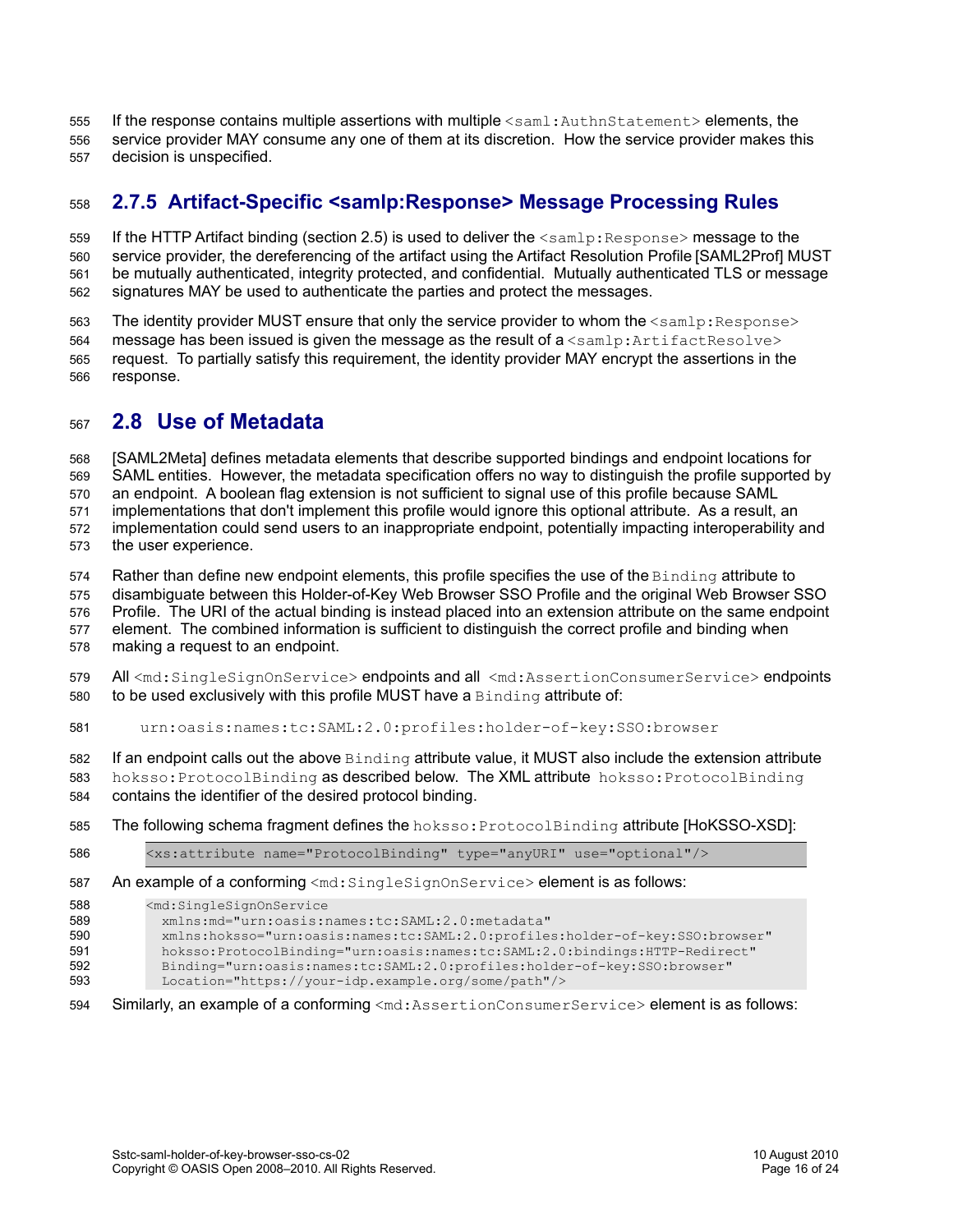| 595 | <md:assertionconsumerservice <="" index="1" isdefault="true" th=""></md:assertionconsumerservice> |
|-----|---------------------------------------------------------------------------------------------------|
| 596 | xmlns:md="urn:oasis:names:tc:SAML:2.0:metadata"                                                   |
| 597 | xmlns:hoksso="urn:oasis:names:tc:SAML:2.0:profiles:holder-of-key:SSO:browser"                     |
| 598 | hoksso:ProtocolBinding="urn:oasis:names:tc:SAML:2.0:bindings:HTTP-POST"                           |
| 599 | Binding="urn:oasis:names:tc:SAML:2.0:profiles:holder-of-key:SSO:browser"                          |
| 600 | Location="https://your-sp.example.org/some/path"/>                                                |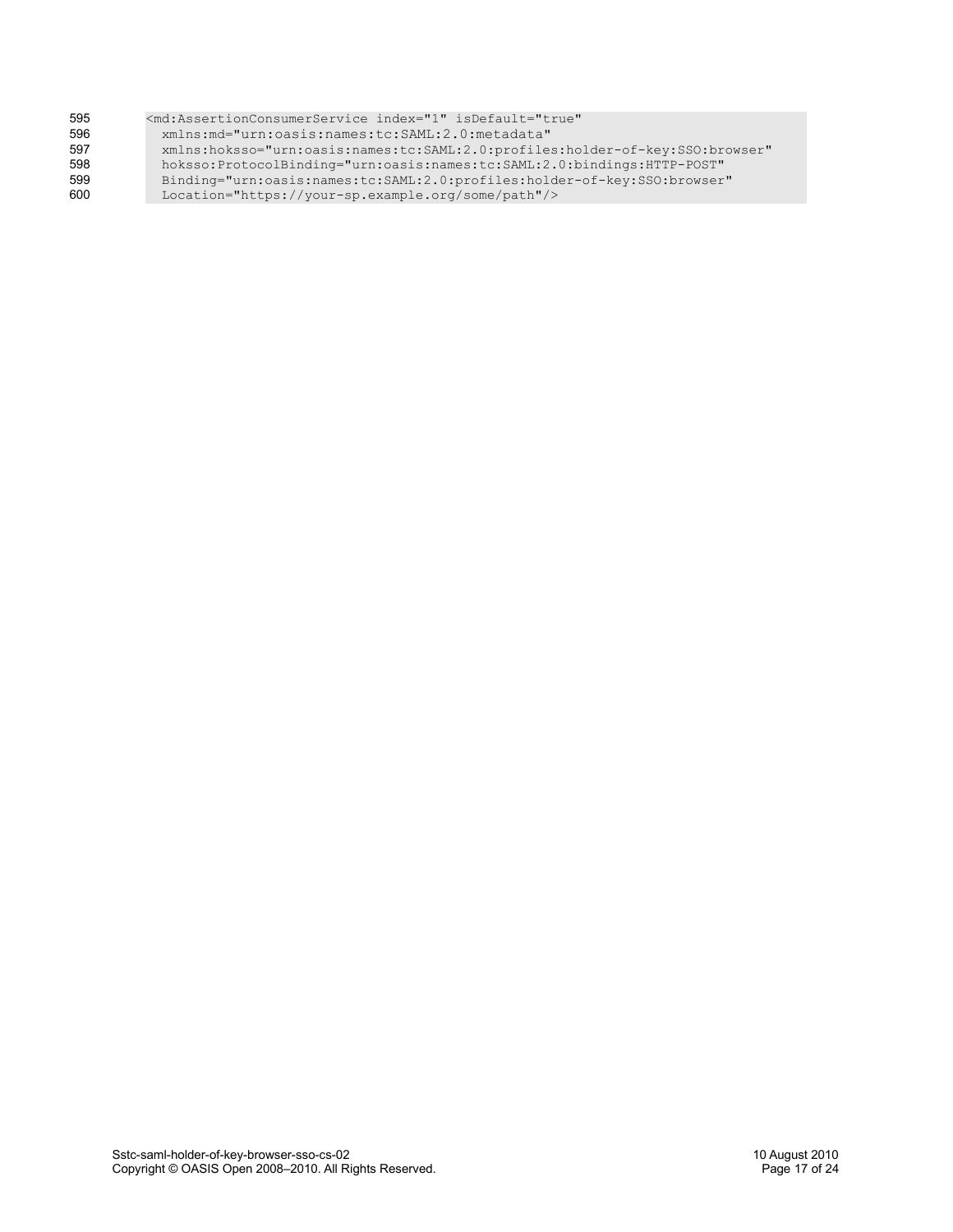# <span id="page-17-0"></span>**3 Compatibility** 601

Like the SAML V2.0 Web Browser SSO Profile [\[SAML2Prof\],](#page-6-0) this Holder-of-Key Web Browser SSO Profile is a profile of the SAML V2.0 Authentication Request Protocol [\[SAML2Core\].](#page-5-3) The primary difference between the original Web Browser SSO Profile and this Holder-of-Key Web Browser SSO Profile is the mandate for holder-of-key subject confirmation, made possible by the user agent's ability to present an X.509 certificate in conjunction with a TLS handshake. Although the SAML V2.0 Holder-of-Key Web Browser SSO Profile is technically compatible with the original Web Browser SSO Profile, it is RECOMMENDED that separate endpoints be used to ensure all processing is performed in accordance with each profile's requirements and to avoid any negative impact on the user experience. 602 603 604 605 606 607 608 609

- The SAML V2.0 Holder-of-Key Web Browser SSO Profile does not preclude the addition of bearer 610
- <saml:SubjectConfirmation> elements in conforming assertions. This peculiar combination of 611
- <saml:SubjectConfirmation> elements is permitted since it is believed that carefully crafted 612
- deployments and use cases may find it useful. However, such hybrid assertions must be issued only 613
- after due deliberation and care. Technically, an assertion containing both bearer and holder-of-key 614
- <saml:SubjectConfirmation> elements may be accepted as valid with no proof of possession of the 615
- private key, reintroducing attacks such as man-in-the-middle and replay. Such assertions require security 616
- precautions appropriate for standard bearer assertions as described in section7.1.1 of [\[SAML2Secure\].](#page-6-7) 617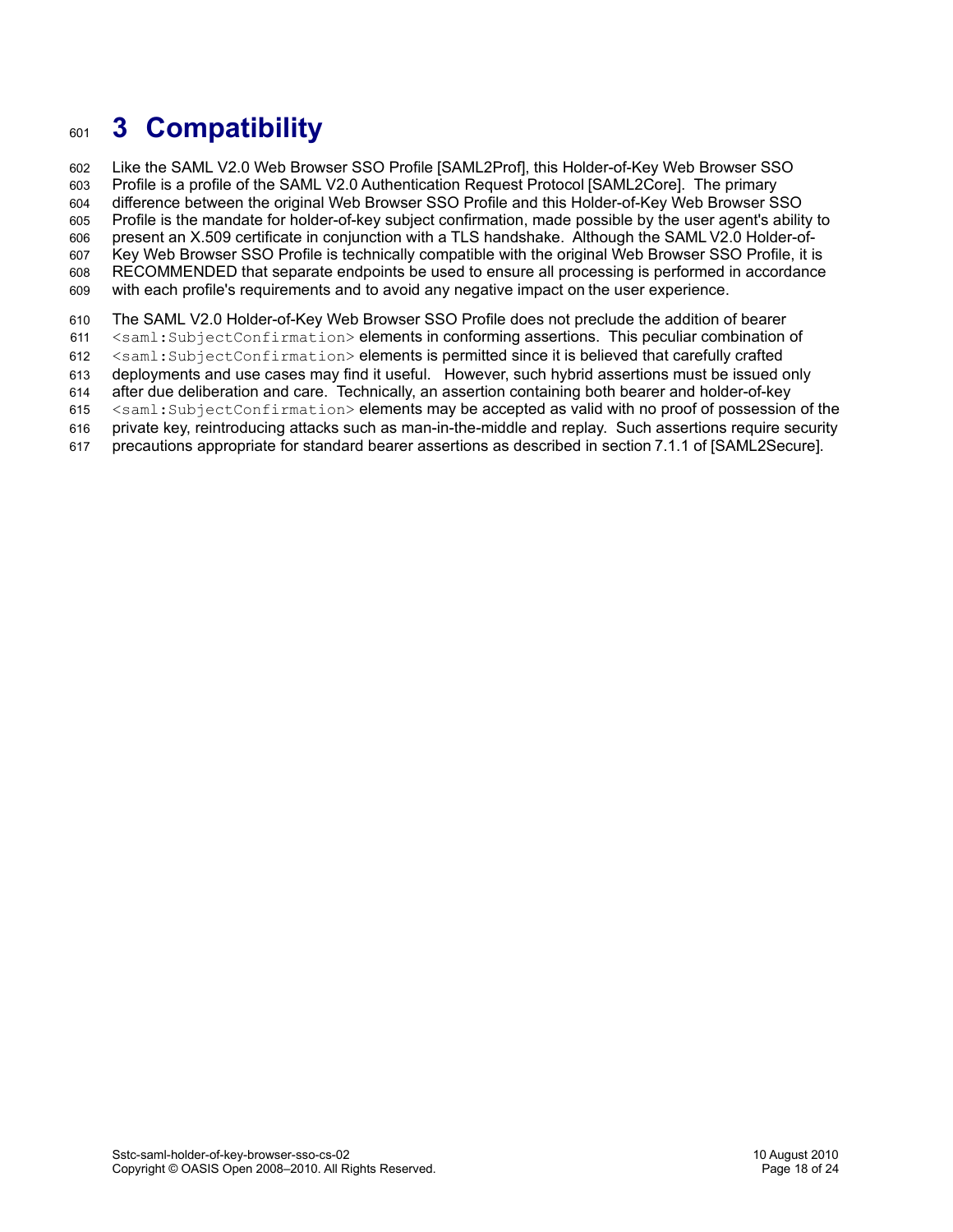# <span id="page-18-0"></span>**4 Security and Privacy Considerations** 618

Assertions issued under the Holder-of-Key Web Browser SSO Profile have different security and privacy characteristics than the bearer assertions used in the original Web Browser SSO Profile (see section[3\)](#page-17-0). as specified, holder-of-key subject confirmation minimizes the potential for assertion theft and virtually eliminates man-in-the-middle attacks. Potential replay attacks that would otherwise require the tracking and checking of assertion  $ID$  attributes are also prevented by holder-of-key subject confirmation. 619 620 621 622 623

Since the content of  $a < ds : X509Certificate > element$  is simplest to produce and consume 624

[\[SAML2HoKAP\],](#page-5-7) deployments are encouraged to use the <ds:X509Certificate> element whenever 625

possible. If, on the other hand, the service provider asks for specific X.509 data (other than the default 626

<ds:X509Certificate> element), the identity provider is obliged to comply. In this case, however, the 627

- service provider will have already decoded and parsed the ASN.1-encoded certificate. It is likely, 628 629
- therefore, that the identity provider will be able to do the same. Thus the ability of each party to ASN.1 decode the certificate (always a concern when dealing with X.509 certificates from unknown issuers) is 630
- reasonably assured. (See section 2.6.1 of [\[SAML2HoKAP\]](#page-5-7) for more information about ASN.1 encodings.) 631

Like the original Web Browser SSO Profile, this profile specifies that the <samlp:AuthnRequest> 632

element MAY be signed, whereas Core specifies that the  $\leq$ samlp:AuthnRequest> element (and 633

protocol requests in general) SHOULD be signed. Unlike the Web Browser SSO Profile, however, the 634

identity provider MAY (subject to policy) accept the content of a signed request message without further 635

processing, that is, without resorting to some out-of-band means of verification. This gives deployments 636

more flexibility than what is allowed in the original Web Browser SSO Profile, especially if the presented 637

X.509 certificate is signed by a trusted issuer. 638

#### <span id="page-18-1"></span>**4.1 X.509 Certificate Usage** 639

As suggested in section [1.2,](#page-5-10) any client certificate compatible with the TLS protocol can be used by this profile. In particular, the use of self-signed certificates is not precluded. However, self-signed certificates should be used with care since it is well known that their use may break some implementations. For maximum interoperability, deployers are encouraged to use standard X.509 end-entity certificates [\[RFC5280\]](#page-5-9) whenever possible. For those deployments that wish to avoid or do not require an X.509 based public key infrastructure (PKI), yet wish to maintain interoperability, note that so-called "meaningless X.509 certificates" [\[AIXCM\]](#page-6-10) satisfy the formal requirements of X.509 end-entity certificates without belaboring the assumption of an underlying trust model. 640 641 642 643 644 645 646 647

As a hypothetical example, suppose the user (or a browser plug-in operating on behalf of the user) issues an X.509 proxy certificate [\[RFC3820\]](#page-6-11) signed by a "meaningless end-entity credential," that is, an X.509 credential whose public key certificate is signed by an untrusted CA such as the inherently untrusted Meaningless CA [\[AIXCM\].](#page-6-10) Such a proxy certificate is completely usable by this profile since the focus is on the public-private key pair, not the trustworthiness of the certificate issuer. 648 649 650 651 652

As a further by-product of using X.509 certificates, as discussed in section[2.4,](#page-8-0) a security context resulting from an exchange conforming to the Holder-of-Key Web Browser SSO Profile can be keyed using the public key bound to the certificate or the TLS session key. Application-layer sessions, such as those maintained by cookies, are often poorly protected by user agents, allowing for theft of the session and impersonation of the user. A session based on the public key or the TLS session key has no such limitations, however. 653 654 655 656 657 658

#### **4.1.1 Privacy Issues** 659

In terms of privacy, there may be limitations on the degree to which users can remain anonymous under this profile since an X.509 certificate is presented to the service provider. An X.509 certificate typically contains a globally unique distinguished name for the subject often containing personally identifying information. Additional information about the subject may be implicitly revealed through other fields or 660 661 662 663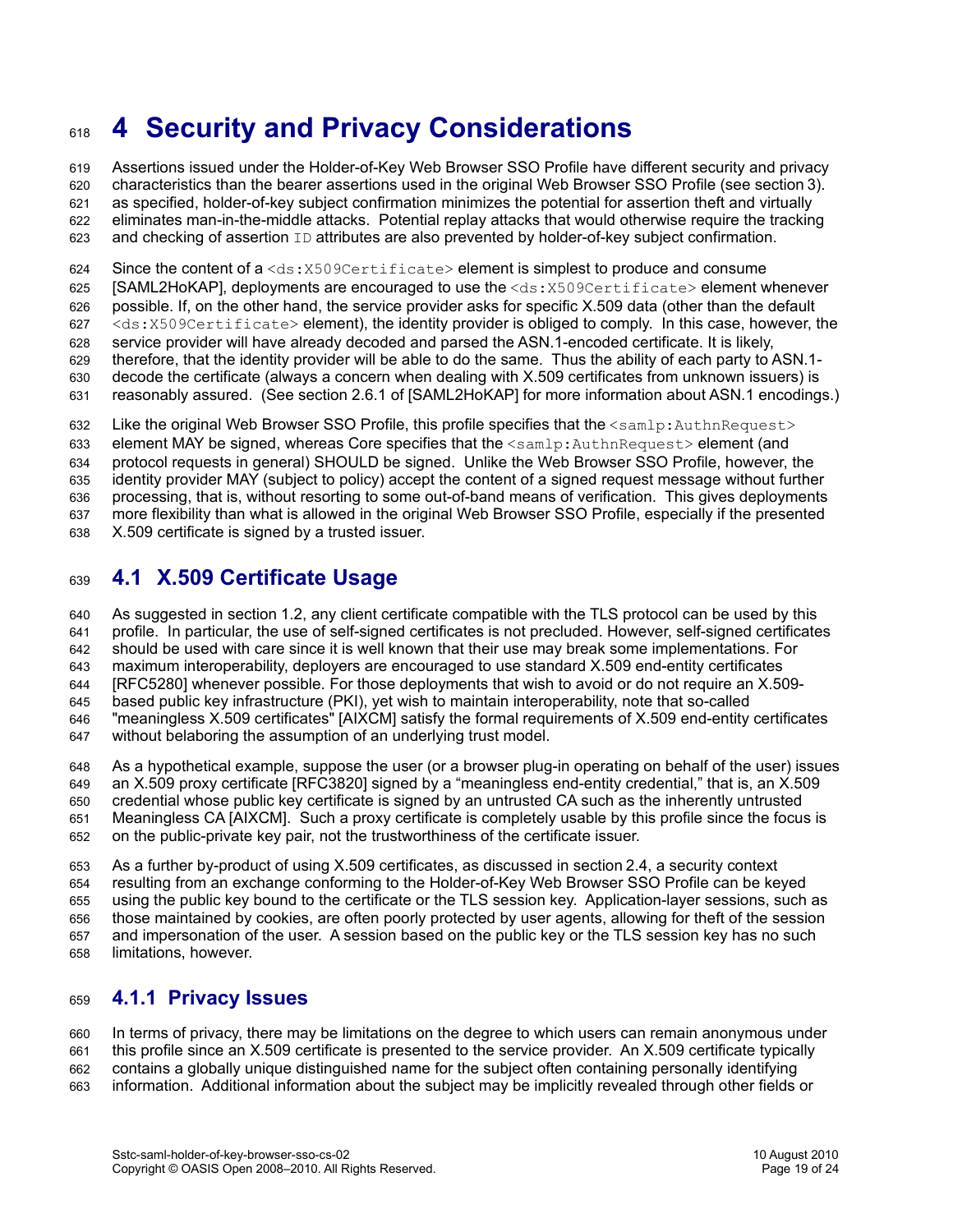extensions in the certificate. Furthermore, unless a new key pair is subsequently issued, the public key in the presented certificate is a de-facto persistent identifier, as discussed in [\[SAML2Secure\].](#page-6-7) 664 665

#### <span id="page-19-1"></span>**4.2 Identity Provider Discovery** 666

If the user accesses the service provider first, and presents an X.509 certificate to the service provider, discovery of the user's identity provider may be performed by examining fields or extensions within the presented certificate. For instance, if the user presents an X.509 certificate in conjunction with the initial request as described in section [2.6.1,](#page-10-2) the service provider may decode and parse the presented certificate and use the X.509 subject distinguished name or other field or extension in the certificate to determine the principal's preferred identity provider and/or single sign-on service endpoint. Such use of the X.509 certificate is beyond the scope of this specification, however. 667 668 669 670 671 672 673

As a specific example how this might be accomplished, suppose that the proxy certificate of the hypothetical example in section [4.1](#page-18-1) contains a self-issued SAML attribute assertion bound to a non-critical X.509 certificate extension (which implies a v3 certificate, by the way, a basic requirement called out in the TLS protocol). Suppose further that the X.509-bound SAML token contains the following self-asserted attribute: 674 675 676 677 678

| 679 | <saml:attribute< th=""></saml:attribute<>                    |
|-----|--------------------------------------------------------------|
| 680 | xmlns:saml="urn:oasis:names:tc:SAML:2.0:assertion"           |
| 681 | NameFormat="urn:oasis:names:tc:SAML:2.0:attrname-format:uri" |
| 682 | Name="urn:oasis:names:tc:SAML:2.0:nameid-format:entity"      |
| 683 | FriendlyName="entityID">                                     |
| 684 | <saml:attributevalue></saml:attributevalue>                  |
| 685 | https://idp.example.org/saml                                 |
| 686 |                                                              |
| 687 |                                                              |

Such an attribute could be used for identity provider discovery by the service provider at step2. 688

#### <span id="page-19-0"></span>**4.3 TLS Client Authentication** 689

The identity provider's requirements for user authentication and keying material as described in section [2.6.4](#page-11-1) can be simultaneously addressed by validating the presented X.509 certificate as described in [\[RFC5280\].](#page-5-9) This is not mandatory, however, unless such an authentication context is specifically requested by the service provider. Note that phishing is virtually eliminated in the presence of X.509 client authentication, as there are greater challenges and no benefits to tricking the user into authenticating with a legitimate X.509 credential to a fraudulent party. 690 691 692 693 694 695

This profile offers potential usability benefits as well. If a certificate is used for principal authentication, there is no need for the user to further confirm its identity, and potentially no user interaction is required. 696 697

#### **4.4 SAML vs. X.509 PKI** 698

The SAML V2.0 Holder-of-Key Web Browser SSO profile realizes the benefits of a standard TLS session in which both parties exchange X.509 certificates. These benefits include TLS server authentication, transport-level data integrity and confidentiality, and most importantly, client-side proof of possession of the private key corresponding to the public key bound to the presented X.509 client certificate. In the case of the (untrusted) client certificate, the focus is on the proof of possession step. The fact that the client certificate is an untrusted certificate is actually an advantage since it avoids the difficulty of an X.509-based public key infrastructure (PKI). 699 700 701 702 703 704 705

This profile offers meaningful advantages over traditional X.509-based PKI. For instance, there is no requirement for a mutually trusted root certification authority (CA), distributed OCSP or CRL-based revocation lists, or X.509 certificate path validation (particularly at the SP). Moreover, not all participants in the SSO exchange need leverage the presented X.509 certificate to realize the benefits of this profile. 706 707 708 709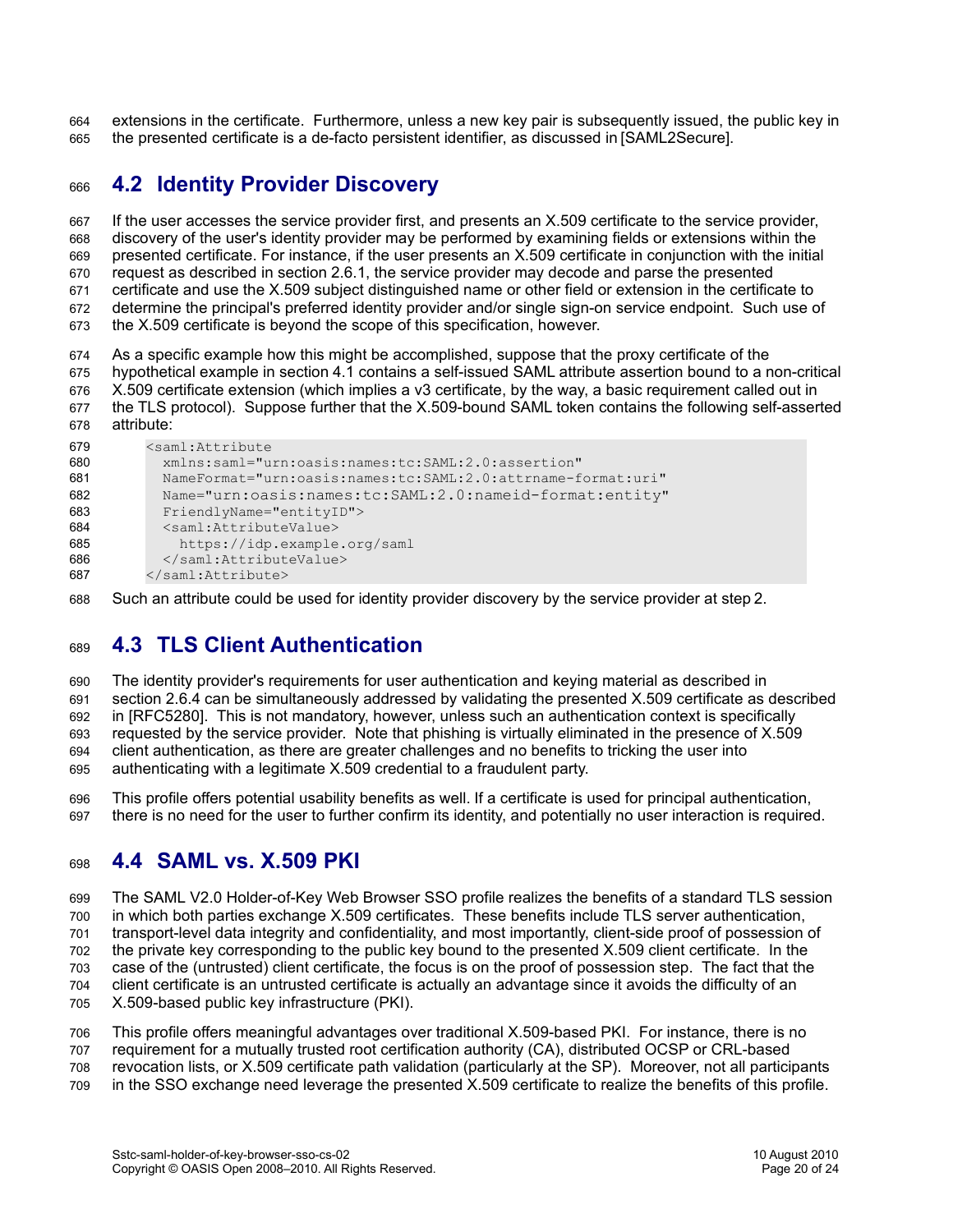Furthermore, the presented X.509 certificate can be customized for each transaction, including fresh 710

attributes and appropriate revelation of principal identity as required. 711

#### **4.4.1 An Illustration** 712

As described in section [2.7.2,](#page-13-0) if the service provider signs the request with a trusted key, the identity 713

provider MAY accept the content of the <samlp:AuthnRequest> element without further processing. If 714 715

the identity provider and the service provider share a common X.509-based PKI, request signing makes sense since everything the identity provider needs to know to formulate the response may be included in 716

the signed request. In the absence of such a PKI, signing serves little or no purpose. Indeed, a SAML-717

based PKI based on trusted SAML metadata makes request signing unnecessary. Since a service 718

provider that signs requests must mitigate the threat of key theft, and since such a service provider is 719

more susceptible to denial-of-service attacks, infrastructure based on SAML metadata is preferred. 720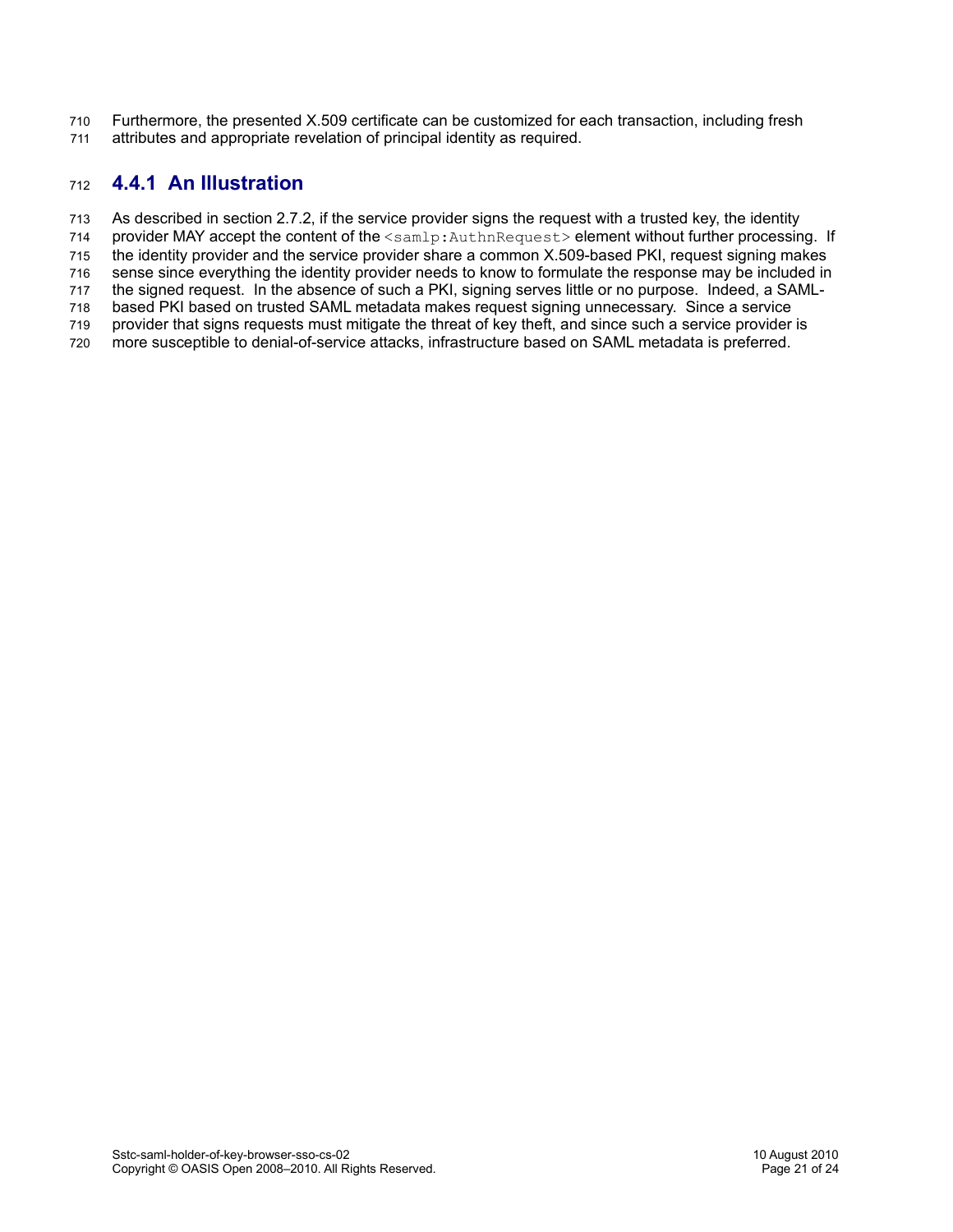### <span id="page-21-0"></span>**5 Conformance** 721

All parties, including the identity provider, the service provider, and the HTTP user agent, MUST conform to section [2.4.](#page-8-0) In particular, the user agent MUST have the ability to present an X.509 certificate in conjunction with a TLS handshake. 722 723 724

The identity provider and the service provider MUST support the HTTP POST and HTTP Redirect bindings as discussed in section [2.5.](#page-10-0) Other binding support provided by the two parties is strictly OPTIONAL. In particular, support for the HTTP Artifact binding is OPTIONAL. 725 726 727

#### **5.0.1 Identity Provider Conformance** 728

In addition to the relevant requirements in section [5](#page-21-0) above, an identity provider that conforms to this profile MUST adhere to the normative text in sections [2.6.4,](#page-11-1) [2.6.5,](#page-11-0) [2.7.2,](#page-13-0) and [2.7.3,](#page-13-1) and the relevant portions of section [2.7.5.](#page-15-1) If the identity provider uses SAML metadata, it MUST also conform to section [2.8](#page-15-0) of this profile. 729 730 731 732

In addition to the above requirements, a conforming identity provider MUST meet the conformance requirements of the SAML V2.0 Holder-of-Key Assertion Profile [\[SAML2HoKAP\].](#page-5-7) 733 734

#### **5.0.2 Service Provider Conformance** 735

In addition to the relevant requirements in section [5](#page-21-0) above, a service provider that conforms to this profile 736

MUST adhere to the normative text in sections [2.6.1,](#page-10-2) [2.6.2,](#page-10-1) [2.6.3,](#page-11-2) [2.6.6,](#page-12-0) [2.7.1,](#page-12-2) and [2.7.4,](#page-14-0) and the relevant 737

portions of section [2.7.5.](#page-15-1) If the service provider uses SAML metadata, it MUST also conform to section [2.8](#page-15-0) of this profile. 738 739

In addition to the above requirements, a conforming service provider MUST meet the conformance 740

requirements of the SAML V2.0 Holder-of-Key Assertion Profile [\[SAML2HoKAP\].](#page-5-7) 741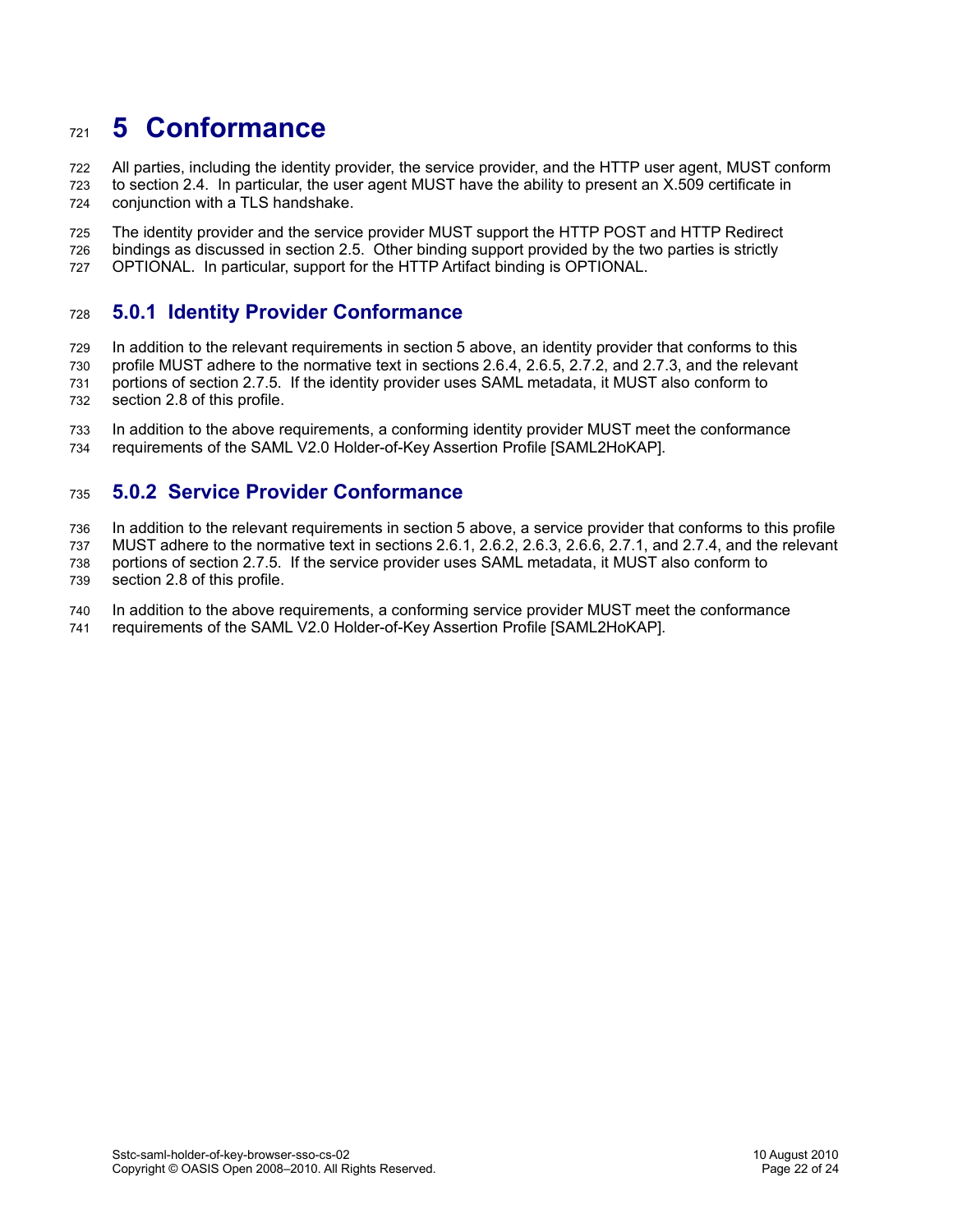# **Appendix A. Acknowledgments** 742

- The editors would like to acknowledge the contributions of the OASIS Security Services (SAML) Technical Committee, whose voting members at the time of publication were: 743 744
- John Bradley, Individual 745
- Scott Cantor, Internet2 746
- Duane DeCouteau, Veterans Health Administration 747
- Christian Guenther, Nokia Siemens Networks GmbH & Co. 748
- Thomas Hardjono, M.I.T. 749
- Frederick Hirsch, Nokia Corporation 750
- Ari Kermaier, Oracle Corporation 751
- Nathan Klingenstein, Internet2 752
- Hal Lockhart, Oracle Corporation 753
- Paul Madsen, NTT Corporation 754
- Kyle Meadors, Drummond Group Inc. 755
- Bob Morgan, Internet2 756
- Thinh Nguyenphu, Nokia Siemens Networks GmbH & Co. 757
- Rob Philpott, EMC Corporation 758
- Anil Saldhana, Red Hat 759
- Tom Scavo, National Center for Supercomputing Applications 760
- Kent Spaulding, Skyworth TTG Holdings Limited 761
- David Staggs, Veterans Health Administration 762
- Emily Xu, Sun Microsystems 763
- In addition, the editors would like to thank the National Institute of Informatics (Japan) and the UPKI initiative for their support of this work. 764 765
- The editors would also like to acknowledge the following contributors: 766
- Scott Cantor, Internet2 (United States) 767
- Paul Friedrichs, Defense Information Services Agency (United States) 768
- Patrick Harding, Ping Identity Corporation (United States) 769
- Enrique de la Hoz, University of Alcala de Henares (Spain) 770
- Toshiyuki Kataoka, National Institute of Informatics (Japan) 771
- Chad La Joie, SWITCH (Switzerland) 772
- Diego Lopez, RedIRIS (Spain) 773
- David Waite, Ping Identity Corporation (United States) 774
- Peter Sylvester, EdelWeb (France) 775
- Marc Stern, Approach Belgium 776